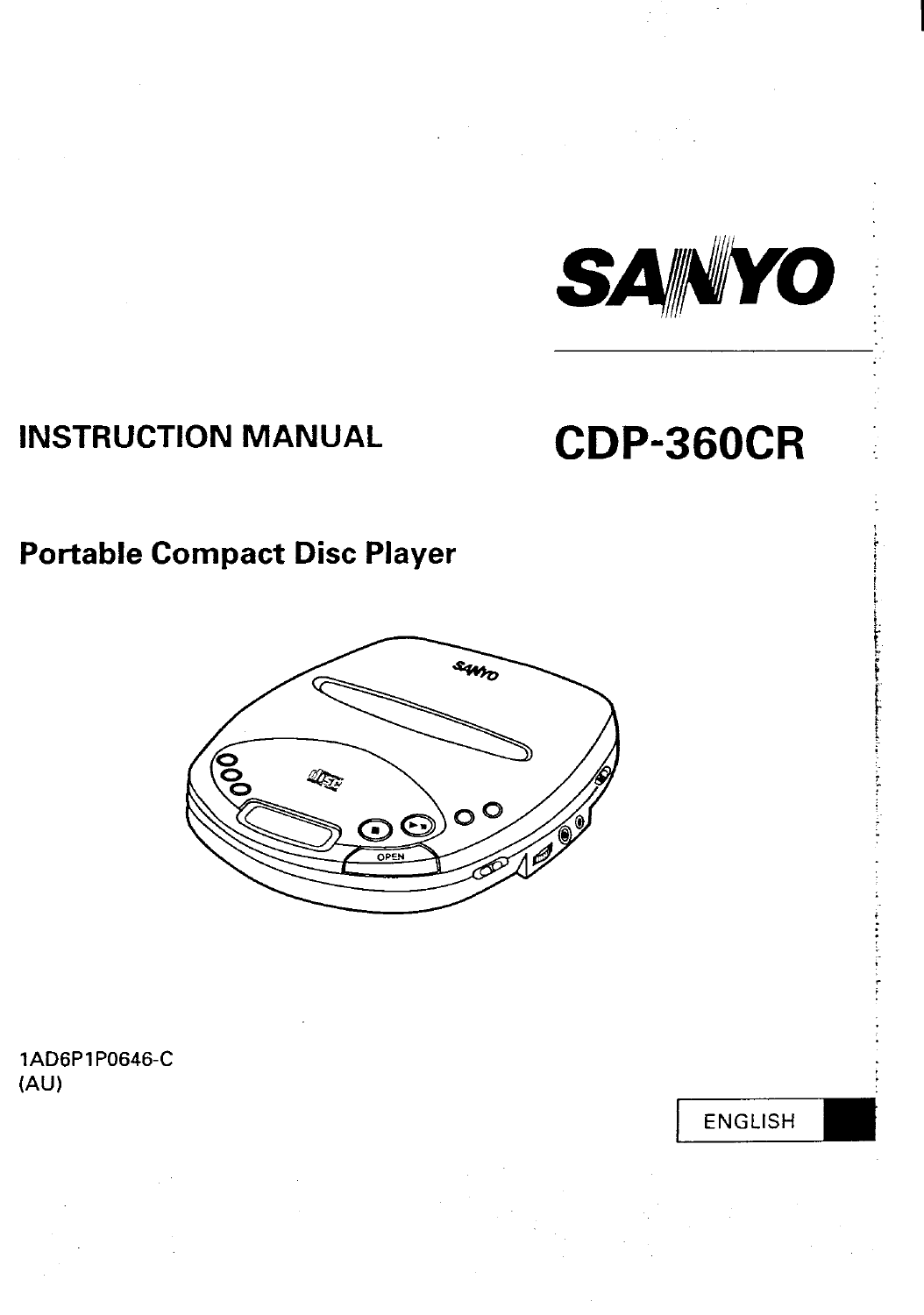# **TABLE OF CONTENTS**

| Rechargeable Nickel-Cadmium Battery Installation E10 |  |
|------------------------------------------------------|--|
|                                                      |  |
|                                                      |  |
|                                                      |  |
|                                                      |  |
|                                                      |  |
|                                                      |  |
|                                                      |  |
|                                                      |  |
|                                                      |  |
|                                                      |  |
|                                                      |  |
|                                                      |  |
|                                                      |  |
|                                                      |  |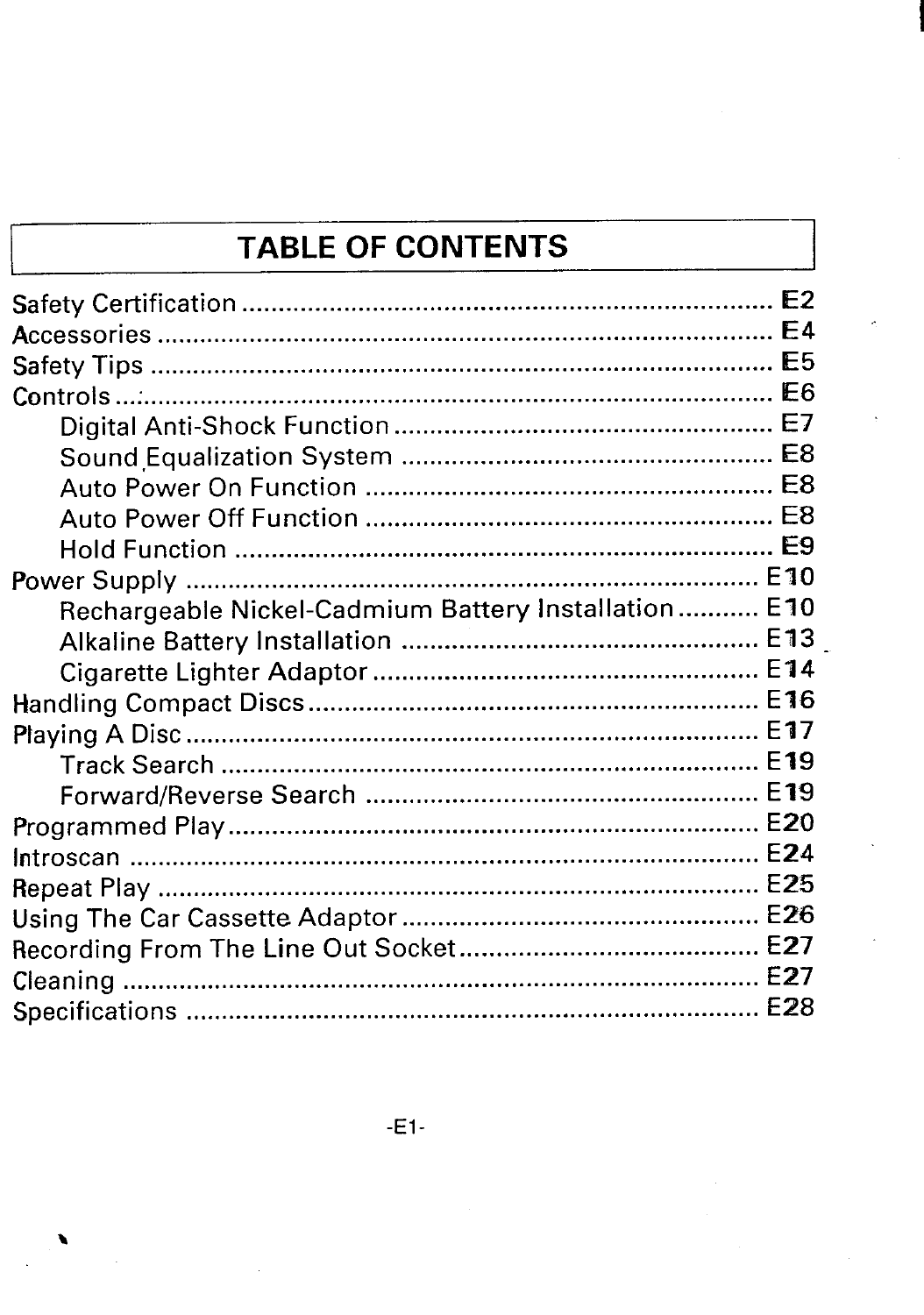# **SAFETY CERTIFICATION .**

### **CAUTION**

<span id="page-2-0"></span>**I**

**USE OF CONTROLS OR ADJUSTMENTS OR PERFORMANCE OF PROCEDURES OTHER THAN THOSE SPECIFIED IN THE OPERAT-ING INSTRUCTIONS MAY RESULT IN HAZARDOUS RADIATION EXPOSURE.**

**THE COMPACT DISC PLAYER SHOULD NOT BE ADJUSTED OR REPAIRED BY ANYONE EXCEPT PROPERLY QUALIFIED PERSONNEL.**

**The rating label is located on the bottom of the unit.** 





| ິດ | CAUTION - INVISIBLE LASER RADIATION<br>WHEN OPEN AND INTERLOCKS DEFEATED.<br>AVOID EXPOSURE TO BEAM.                                                      |  |  |  |  |
|----|-----------------------------------------------------------------------------------------------------------------------------------------------------------|--|--|--|--|
|    | ADVARSEL – USYNLIG LASER STRALING VED ÅBNING.<br>NAR SIKKERHEDSAFBRYDERE ER UDE AF FUNKTION.<br>UNDGA UDS ÆTTELSE FOR STRÅLING.                           |  |  |  |  |
|    | VARNING - OSYNLIG LASER STRÅLNING NÄR<br>DENNA DEL ÄR ÖPPNAD OCH SPÄRR ÄR URKOPPLAD.<br>STRÅLEN ÄR FARLIG.                                                |  |  |  |  |
|    | VORSICHT - UNSICHTBARE LASERSTRAHLUNG TRITT AUS.<br>WENN DECKEL GEOFFNET UND WENN SICHERHEITSVERRIEGELUNG<br>ÜBERBRÜCKT IST. NICHT, DEM STRAHL AUSSETZEN. |  |  |  |  |
|    | VARO !- AVATTAESSA JA SUOJALUKITUS OHITETTAESSA OLET ALTTIINA<br>NÄKYMÄTTÖMÄLLE LASERSÄTEILYLLE. ÄLÄ KATSO SÄTEESEEN.                                     |  |  |  |  |

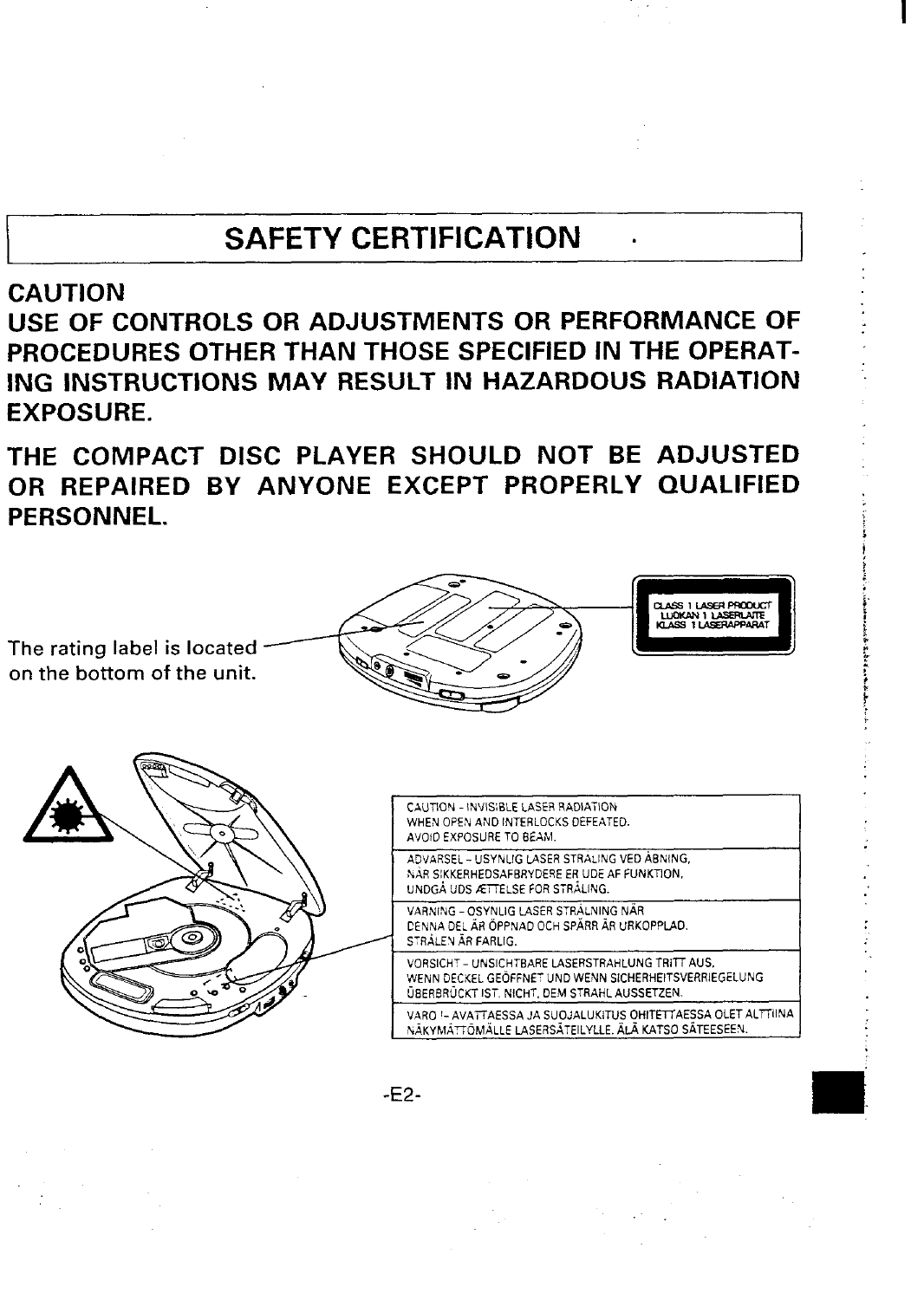#### **Hearing Comfort & Well-Being**

- **High volume levels can create potentially dangerous situations by drowning out surrounding sounds. Use caution when driving while operating the unit, and obey all applicable laws.**
- **Do not play your headset at a high volume level. Hearing experts advise against ' continuous extended play.**
- **If you experience a ringing in your ears, reduce the volume or discontinue use.**

### **Traffic Safety**

- **. Do not use while operating a motorized vehicle. It may create a traffic hazard and is illegal in many areas.**
- **You should use extreme caution or temporarily discontinue use in potentially hazardous situations.**
- **Even if your headset is an open-air type designed to let you hear outside sounds, don't turn up the volume so high that you can't hear what's around you.**

#### **General**

- **Do not place the unit in a position where it will be exposed to magnetic fields, water or sources of heat. Avoid leaving the unit in direct sunlight for prolonged periods.**
- **It is not recommended to use this unit while bicycling or running.**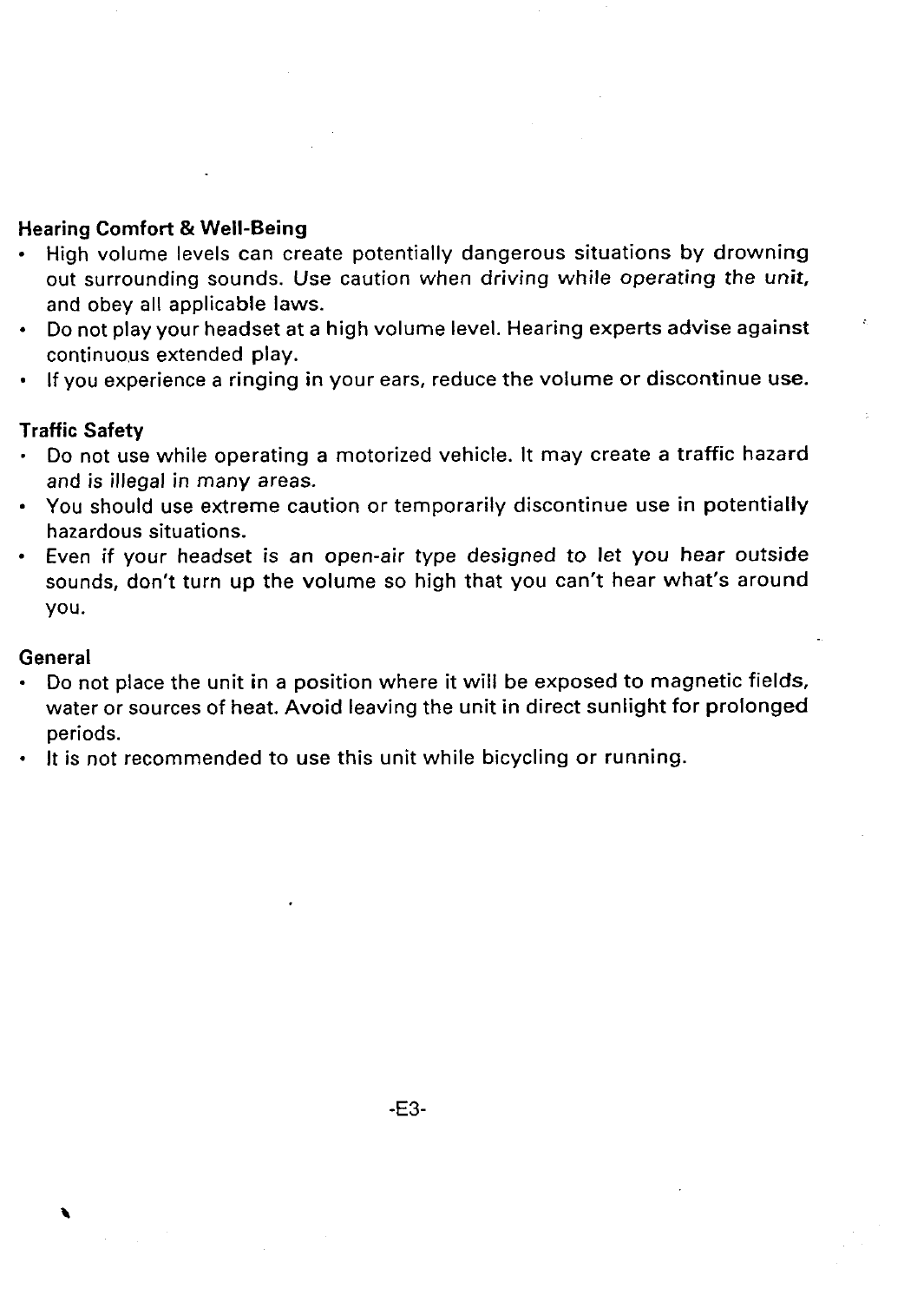# **I ACCESSORIES I**

<span id="page-4-0"></span>

### **AC adaptor**

**Model No. 6CV230AU INPUT: AC 230-240 V 50Hz 56mA OUTPUT:** DC 6V 400mA<br>Polarity: Centre Positive **Centre Positive** →<del>€</del> ⊕



**Headphones**



#### **Rechargeable nickelcadmium battery (NBP-50A)**



**Cigarette lighter adaptor (DC-DC Convertor] INPUT: DC 12V OUTPUT: DC 6V 500mA Polarity: Centre Positive** �<del>⊕</del>



**Car cassette adaptor**



**Patch cable**

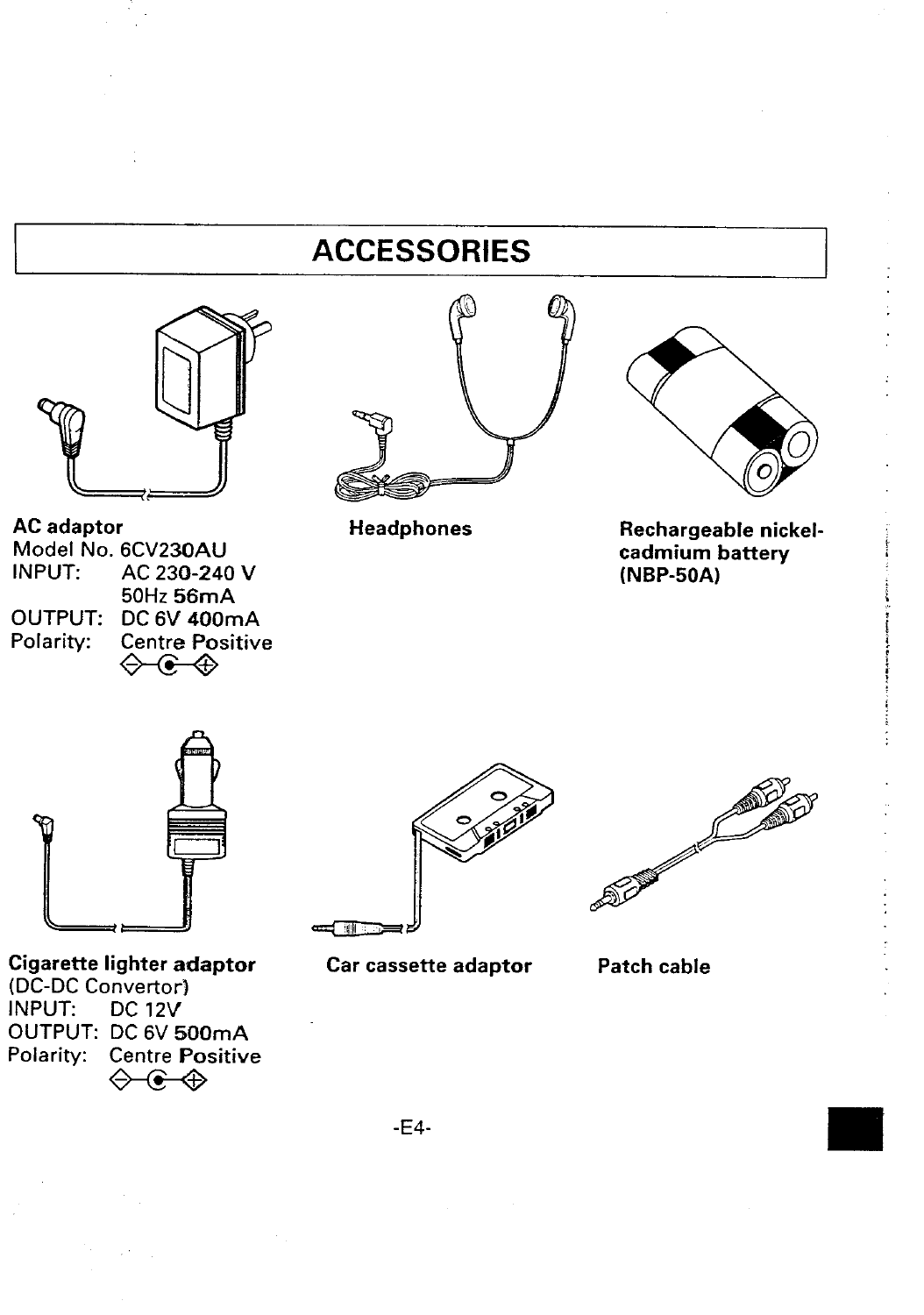### **SAFETY TIPS**

#### <span id="page-5-0"></span>**CAUTIONS FOR SAFETY**

- **s The apparatus shall not be exposed to dripping or splashing.**
- **Do not take the unit apart. The laser beam used in the unit could harm your eyes.**
- **Do not insert pins, etc., inside the unit.**

**This unit is equipped with a safety devicewhich automatically turnsthe laser beam off when the disc compartment is opened. If a pin or other metal object should get inside the unit, however, this safety device may be deactivated.**

**. Do not drop the unit or subject it to strong shocks. Doing so could result in damage.**

#### **Do not place the unit in the following locations:**

**. Locations where the temperature is high.**

**The unit's cabinet may warp or the unit may otherwise be damaged if it isplacedin direct sunlight, near heaters (where the temperature is 60"C**  $or$  **greater**) or in cars with the win**dows closed. (In the summer, the temperature may get as high as IOO"C or more.)**

**Use the unit within a temperature range of 5°C to 35"C.**

- . **In humid or dusty locations.**
- **. in locations exposed to heavy vi bra- tions.**
- **. On unstable or tilted surfaces.**

#### **CONDENSATION**

**If cold water is poured into a glass, water droplets form on the outside of the glass. This is called condensaticzm. Condensation may occur on internal operating parts of the lens.**

#### **Condensation occurs:**

- **When the unit is brought from tie cold outdoors into a warm room, or . if it is in a cold room which is heated quickly.**
- **. In the summer, if the unit is moved suddenly from an air-conditioned room or car to a hot or humid location.**

#### **Should condensation occur:**

**The unit may not operate properly if condensation occurs.**

**Wait for 1 or 2 hours (to allow the intlernal parts to adjust to the surrounding temperature) before using the unit.**

**-E5-**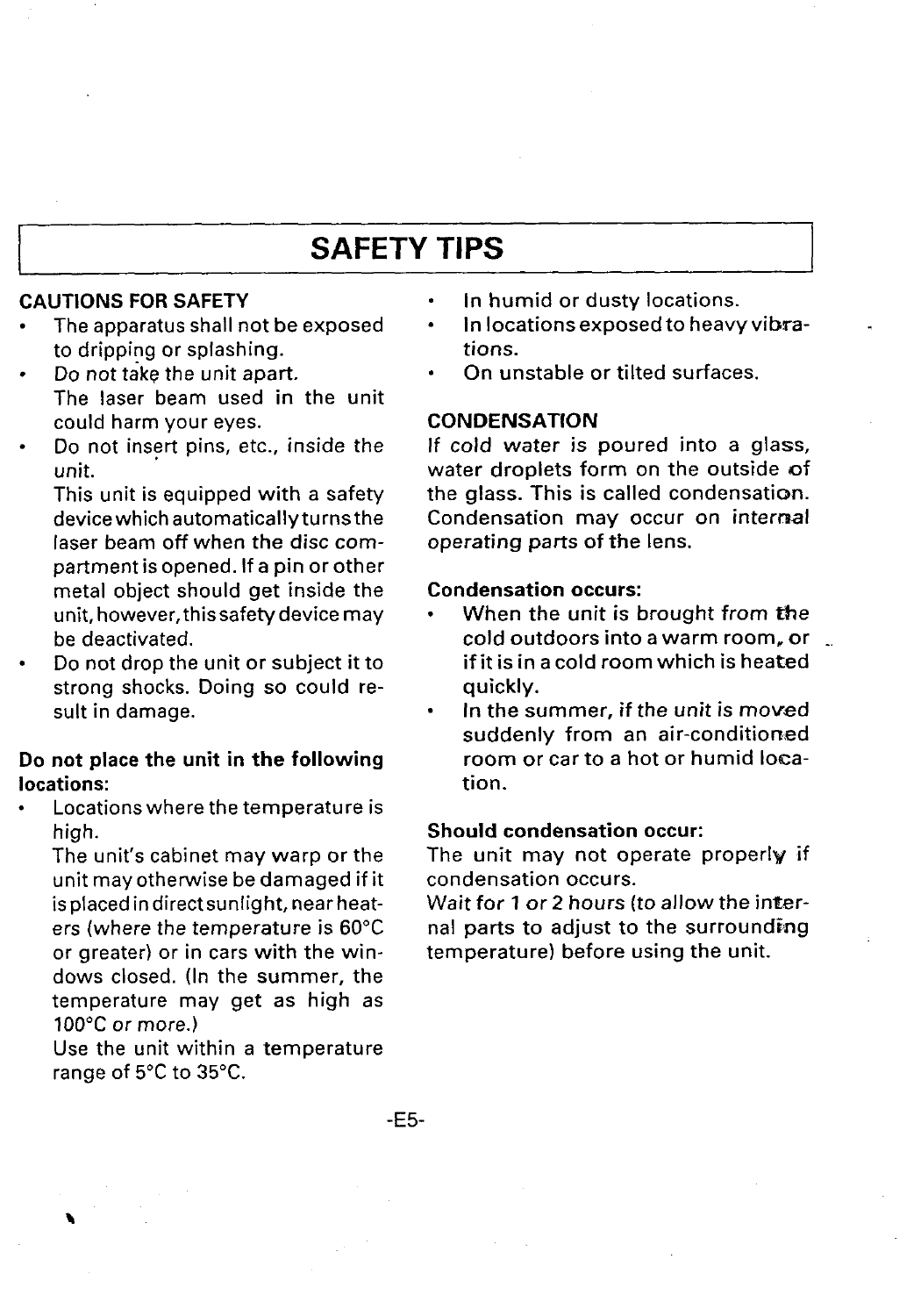# **CONTROLS**

- <span id="page-6-0"></span>1.
- **2.**
- **3. Battery Compartment (bottom)**
- **4.**
- **5.**
- **6. PHONES Socket 13. Display**
- **7.**
- **8. Sound Equalization System Switch 15. P-MODE Button (S.EOS) 16. M-SET Button**
- **EXT DC 6V Socket 9. Fast Forward/Fast Backward Buttons** Disc Compartment<br>Battery Compartment (bottom) 10. Play/Pause Button ( $\rho/\mathbf{H}$ )
	-
- **HOLD Switch 11. OPEN Bution**
	- **LINE OUT Socket 12. Stop Button ( )**
		-
	- **VOLUME Control 14. ANTI-S Button**
	-
	-

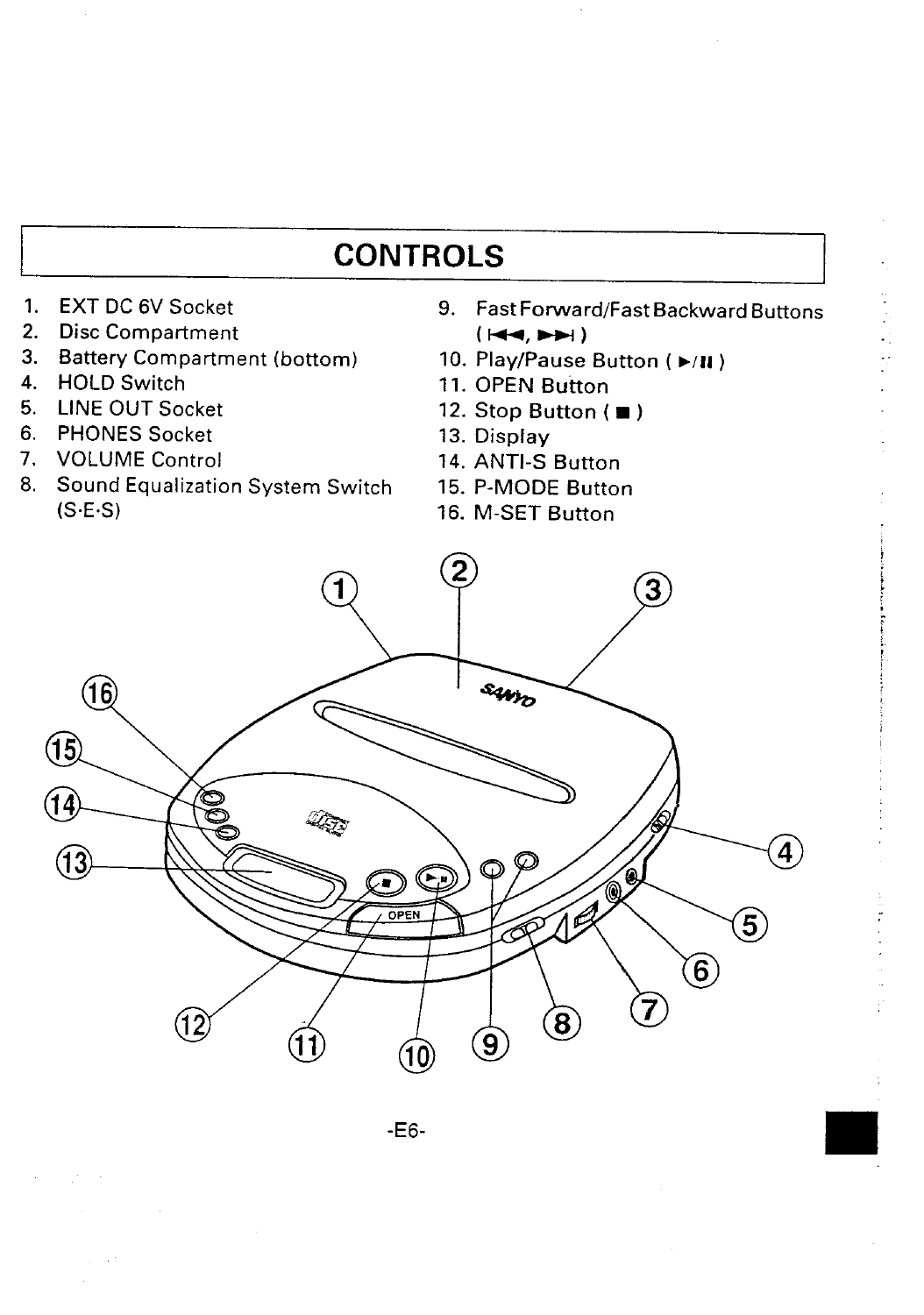**during play. .**

**When [ANTI-S] is pressed during play, the "3-SEC''i ndicatorappearsi nthedisplay andthedigital anti-shock function turns on. The digital, data equivalent to ap- >roximately3 seconds of music is stored** in **a "read-ahead" memory buffer before it is decoded and played. The display changes from " LJ " to " S " indicating that data has been stored.**



- <span id="page-7-0"></span>**DIGITAL ANTI-SHOCK FUNCTION** ● **Whentheunitissubjected toashock The digital anti-shock function uses a during play, and the pick-up cannot semiconductor memory to prevent the read the data, the data stored in sound from skipping even when the memory continues to be decoded unit issubjected toshocks and vibration and played. This gives the pick-up time to stabilize and continue reading new data. At that time, the indicator changes to " I\_l " or " LJ ". Once the pick-up returns to its original position, new data is stored in the memory, and the indicator changes back to " El ".**
	- **If the unit is subjected to repeated shocks and all the data stored in the memory is used up, the " LJ" indicatoris displayed andthesound** *will* **skip.**

**Press [ANTI-S] again to turn the digital anti-shock function off. The " L J " indicator goes out.**

. **Keep the digital anti-shock function off when using the unit in a**  $\mathbf{S}$  stable **location** where it will not **receive shocks. The battery power consumption is less than when it is on.**

#### **NOTE:**

**.**

**When the digital anti-shock function is**  $\overline{r}$  the cound will be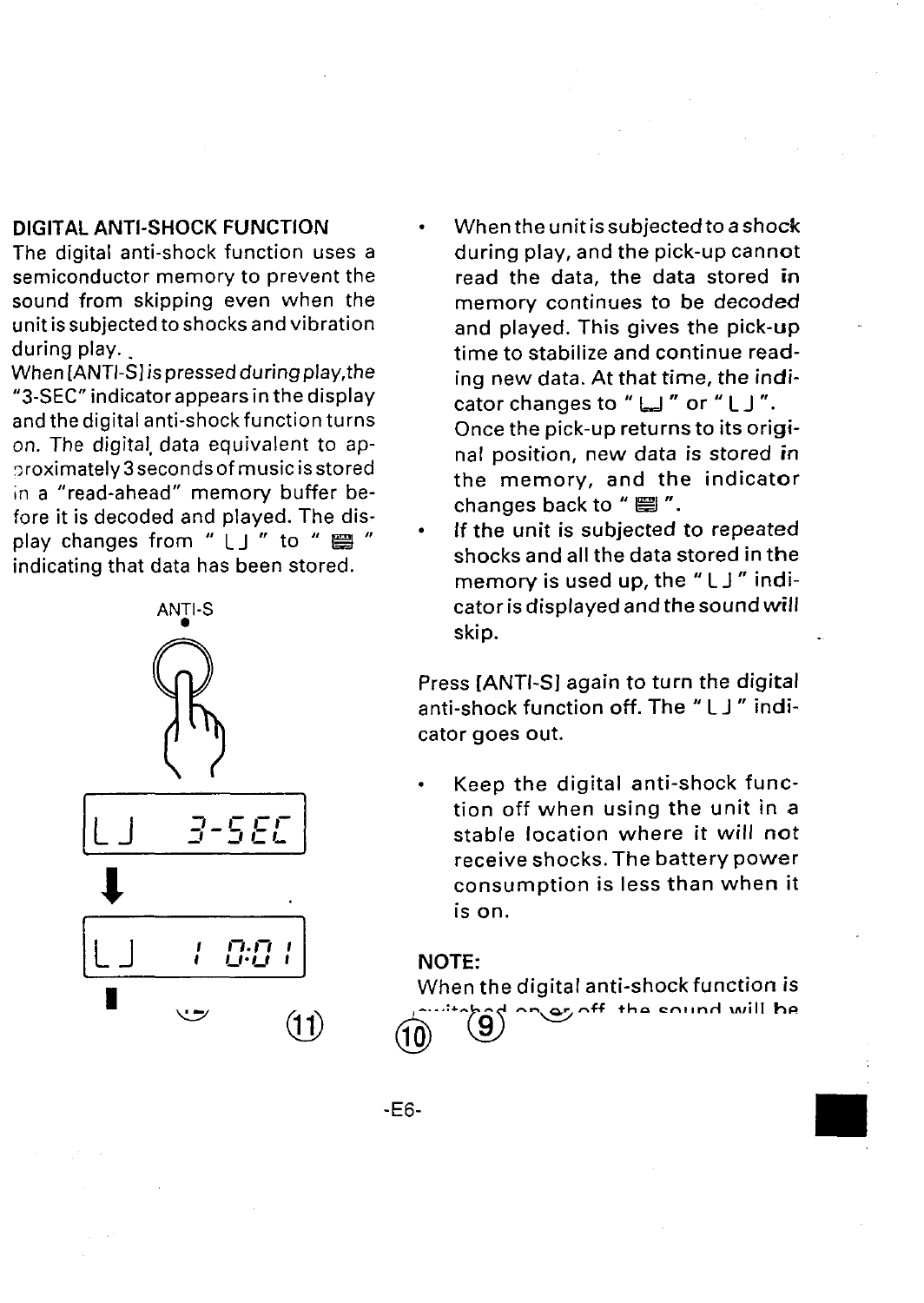#### <span id="page-8-0"></span>**SOUND EQUALIZATION SYSTEM**

**Use the Sound Equalization System switch (S. E.S) to adjust the frequency response of the system to match the type of music you are listening to.**

- **B: This setting provides a large bass boost (low frequency output).**
- **A: This setting is similar to the B position, but uses a smaller bass boost.**
- **FLAT: This setting maintains flat (even) frequency response.**



#### **AUTO POWER ON FUNCTION**

**The power turns on automatically when [ E/11 1, [P-MODE], [ I++ 1 or [ M 1 is pressed.**

#### **AUTO POWER OFF FUNCTION**

**Thepowerturnsoff automatically when all tracks on a disc have been played or when [** ■ **] is pressed once to stop play.**

**. The power turns off automatically after [P-MODE], [ I++ 1or [ w 1 is pressed if no other operation is performed.**

,

- **The power turns off immediately after [OPEN I is pressed and the disc compartment is opened.**
- **The power turns off immediately if [** ■ **] is pressed twice during play.**

If  $[\triangleright\prime\blacksquare]$ ,  $[\cdot\blacktriangleleft\blacksquare]$  or  $[\triangleright\rightarrow\square]$  is not pressed for approximately 3 minutes after entering the Pause mode, the power turns off automatically. **after entering the Pause mode, the**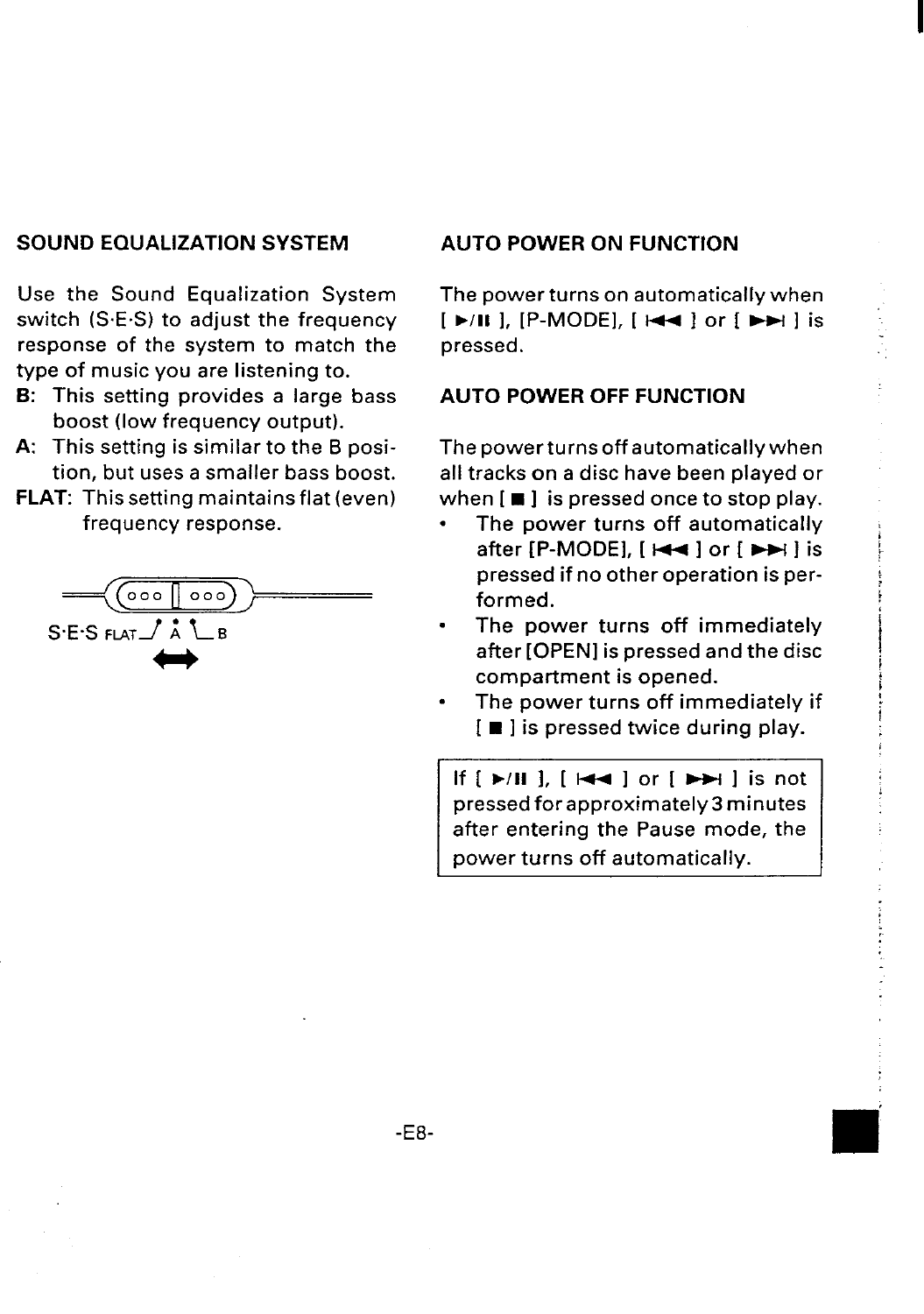#### <span id="page-9-0"></span>**HOLD FUNCTION**

**The HOLD switch disables the buttons From operating -to prevent play from starting or stopping due to accidental operation. For normal use, leave the ;witch in the Off position.**

#### **"Oprevent battery drain:**

**jet [HOLD] to 'the On position when arrying the unit in a bag. The unit will not operate even if the buttons are pressed accidentally. This will prevent unnecessary battery drain.**

#### **To prevent play from being interrupted:**

**Set [HOLDI to the On position after starting play. This will prevent interruptions if [** ■ **1 or other buttons are pressed accidentally.**



- **When [HOLD] is set to the On position during play, "HoLd" appears in the display for approximately 1 second.**
- **Set [HOLDI to the On position during play. In this setting, if any function button except [OPEN] is pressed, "HoLd" appears in the display for approximately 1 second.**



● **The VOLUME control and Sound Equalization System switch (SE-S) will operate regardless of the posi- tion of the HOLD switch.**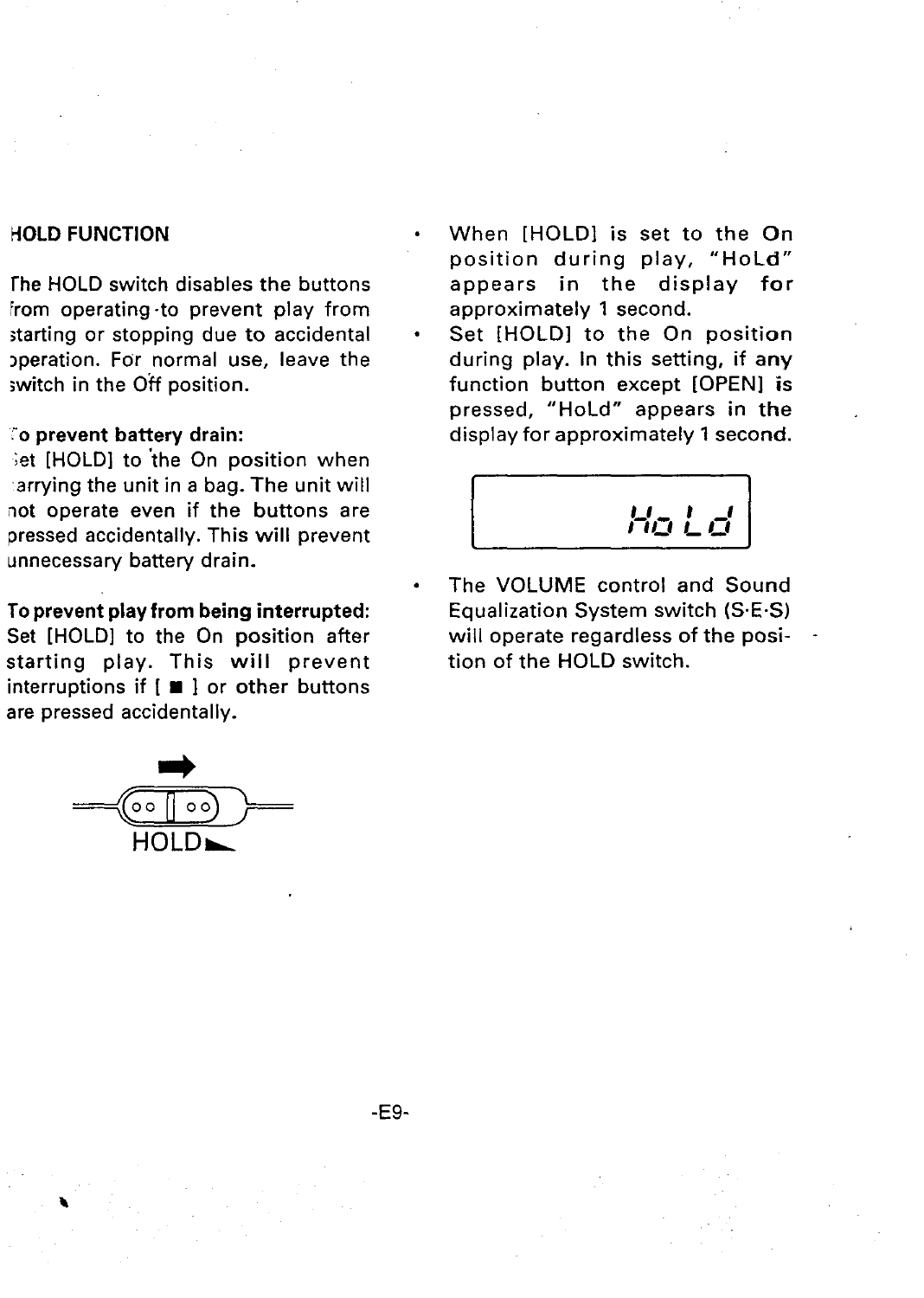## **POWER SUPPLY**

### <span id="page-10-0"></span>**OPERATION WITH RECHARGEABLE NICKEL-CADMIUM BAITERY (supplied with CDP-360CR)**

### **RECHARGEABLE NICKEL-CADMIUM BAITERY INSTALLATION**

#### **NOTE:**

**Only the NBP-50A rechargeable nickelcadmium battery should be used with the CDP-360CR. If a different type of rechargeable battery is installed, it cannot be recharged by the CDP-360CR.**

- . **Fully charge the rechargeable nickelcadmium battery before using it for the first time.**
- **1. Slide the battery compartment on the bottom of the unit to the right, then swing the battery compartment** open.

**2. Insert the NBP-50A rechargeable nickel-cadmium battery (supplied) into the battery compartment. Be sure to observe the proper polarity (the "+" and "-" signs, as indicated inside the battery compartment).**



**3. Close the battery compartment.**



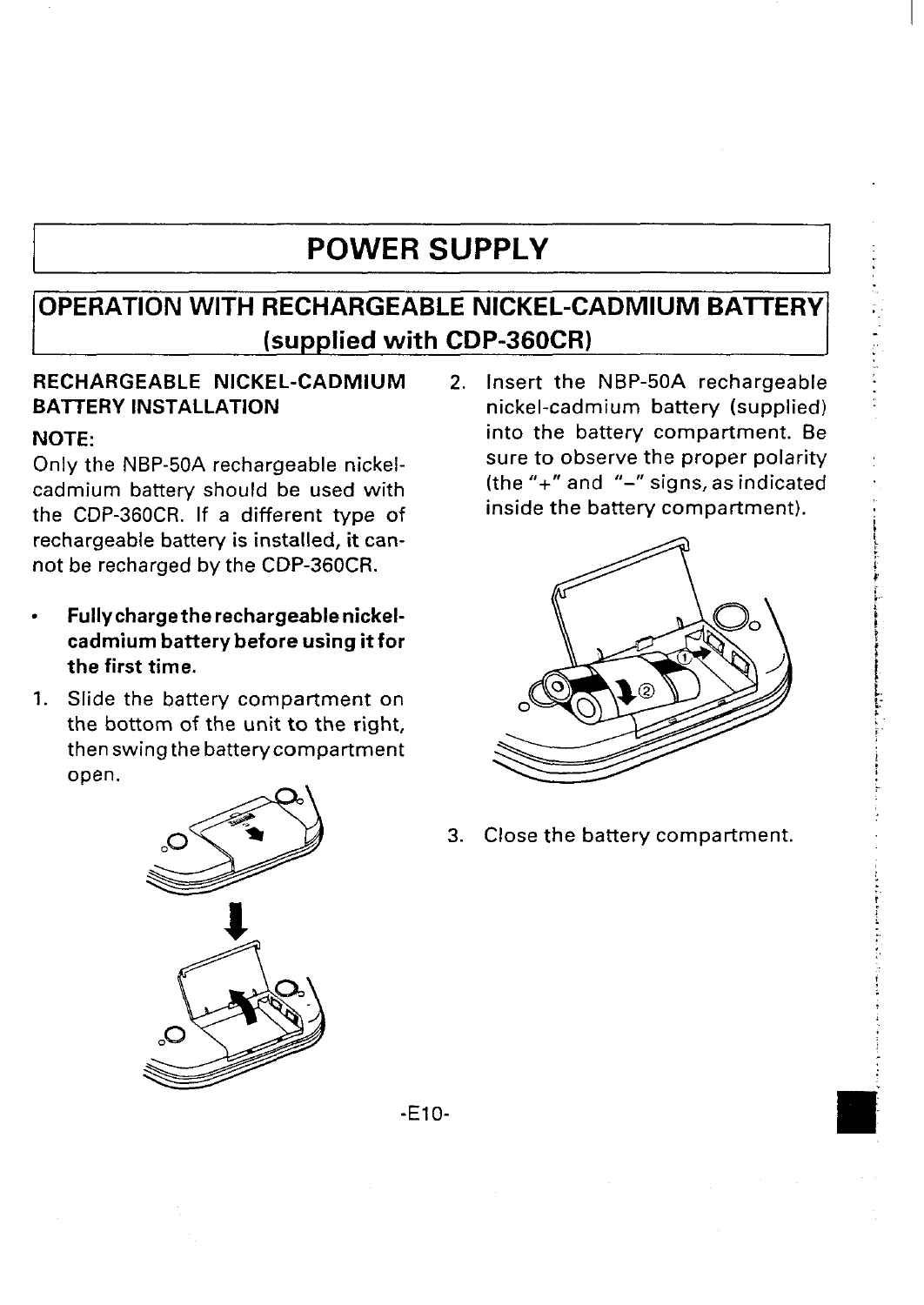**Plug one end of the supplied AC Cautions on the AC Adaptor wall outlet. tors could damage the unit.**



- , **The battery is fully charged approximately 10 hours after the AC adaptor is connected.**
- . **More time may be required for charging in cold temperatures.**
- , **You can listen to CDs while the battery is charging, but more time is required for charging.**
- **5. When charging is completed, disconnect the AC adaptor plugs from both the CDP-360CR and the AC outlet.**

- **adaptor into [EXT DC 6VI then plug Use this unit only with the supplied the other end into a 230-240V AC AC adaptor. Use with otherAC adap- E**
	- **Do not touch the AC adaptor with wet hands. Doing so is dangerous, as this could result in an electrical shock.**

**c**

**I**

r

ŧ

i

**If the AC adaptor is connected when , the batteries preinstalled, the power supply automatically switches tothe 230-240V AC power source and the batteries are disconnected.**

#### **Notes on the Rechargeable Nickel-Cadmium Battery**

**Always keep the charging terminal clean. 1** 



**Only use the NBP-50A rechargeable nickel-cadmium battery (supplied) with the CDP-360CR, If a different type of rechargeable battery is installed, it cannot be recharged by the CDP-360CR.**

**Under normal usage conditions, this battery can be recharged approximately 500 times.**

**.**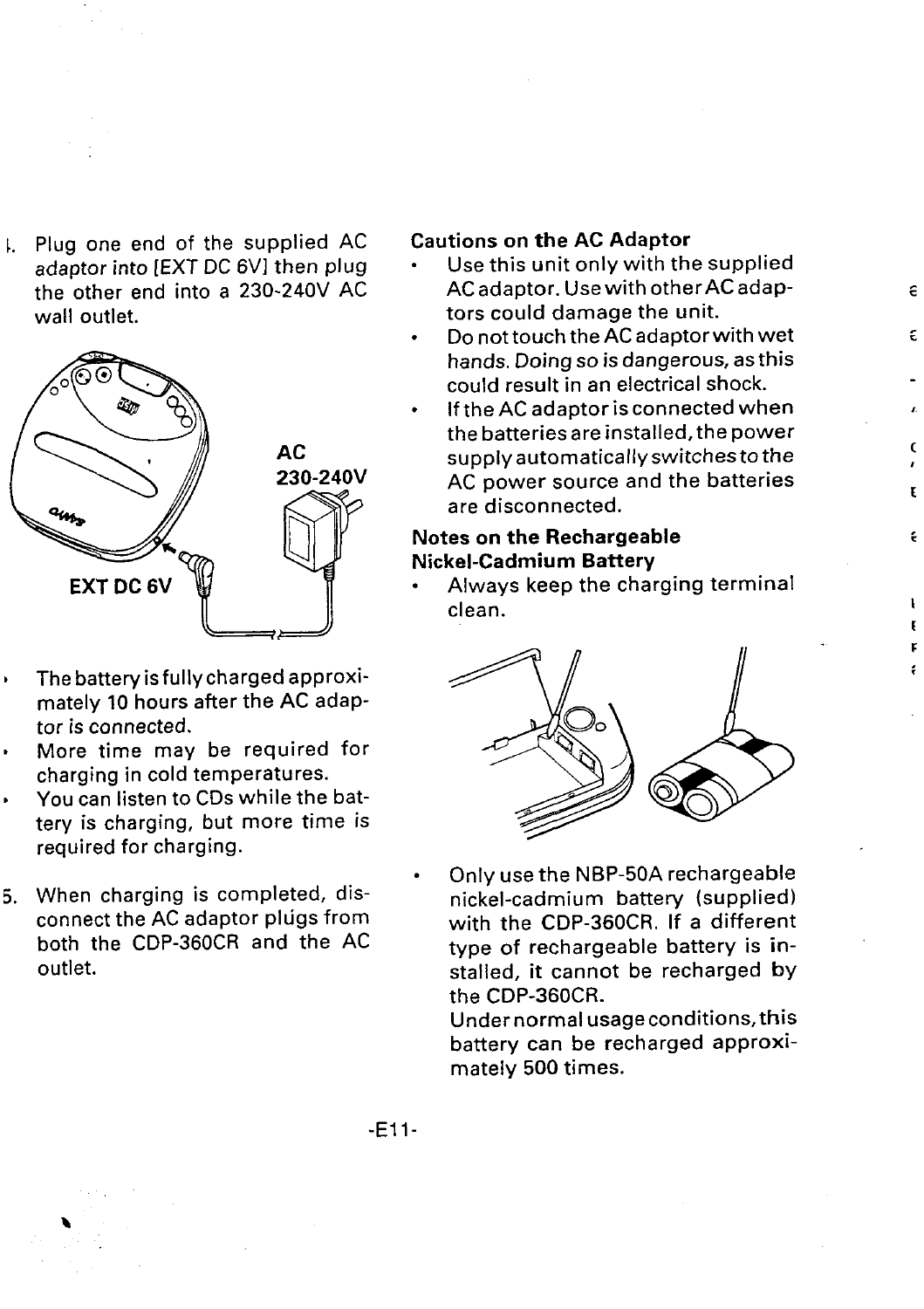- . **Iftheoperating time decreases drastically even when the rechargeable nickel-cadmium battery is properly recharged, purchase a new NBP-50A rechargeable nickel-cadmium battery.**
- **. Do not use any AC adaptor other than the one supplied with the CDP-360CR**
- **. Do not charge continuously for 24 hours or more. Doing socan cause the performance of the recharge able nickel-cadmium battery to deteriorate.**

**.**

- **Do not short-circuit the 8'+" and "-" terminals of the rechargeable nickel-cadmium battery.**
- **Do not put rechargeable nickelcadmium batteries inwaterorfire.**
- **Do not disassemble rechargeable nickel-cadmium batteries.**

#### **Battery Recharging or Replacement**

**If the rechargeable nickel-cadmium battery or alkaline batteries are weak and discharged, "'m "flashesinthe display, then the power automatically turns off. If this occurs, recharge the rechargeable nickel-cadmium battery or replace the alkaline batteries before using the unit.**

- **. This unit can be used if the rechargeable nickel-cadmium battery or alkaline batteries are removed, as long as the supplied AC adaptor is connected.**
- **When you are not going to use the unit for one month or more, take the rechargeable nickel-cadmium battery or alkaline batteries out of the battery compartment.**

**To remove the rechargeable nickeicadmium battery or old batteries, press down on one end of the battery so the battery pops out from the compartment.**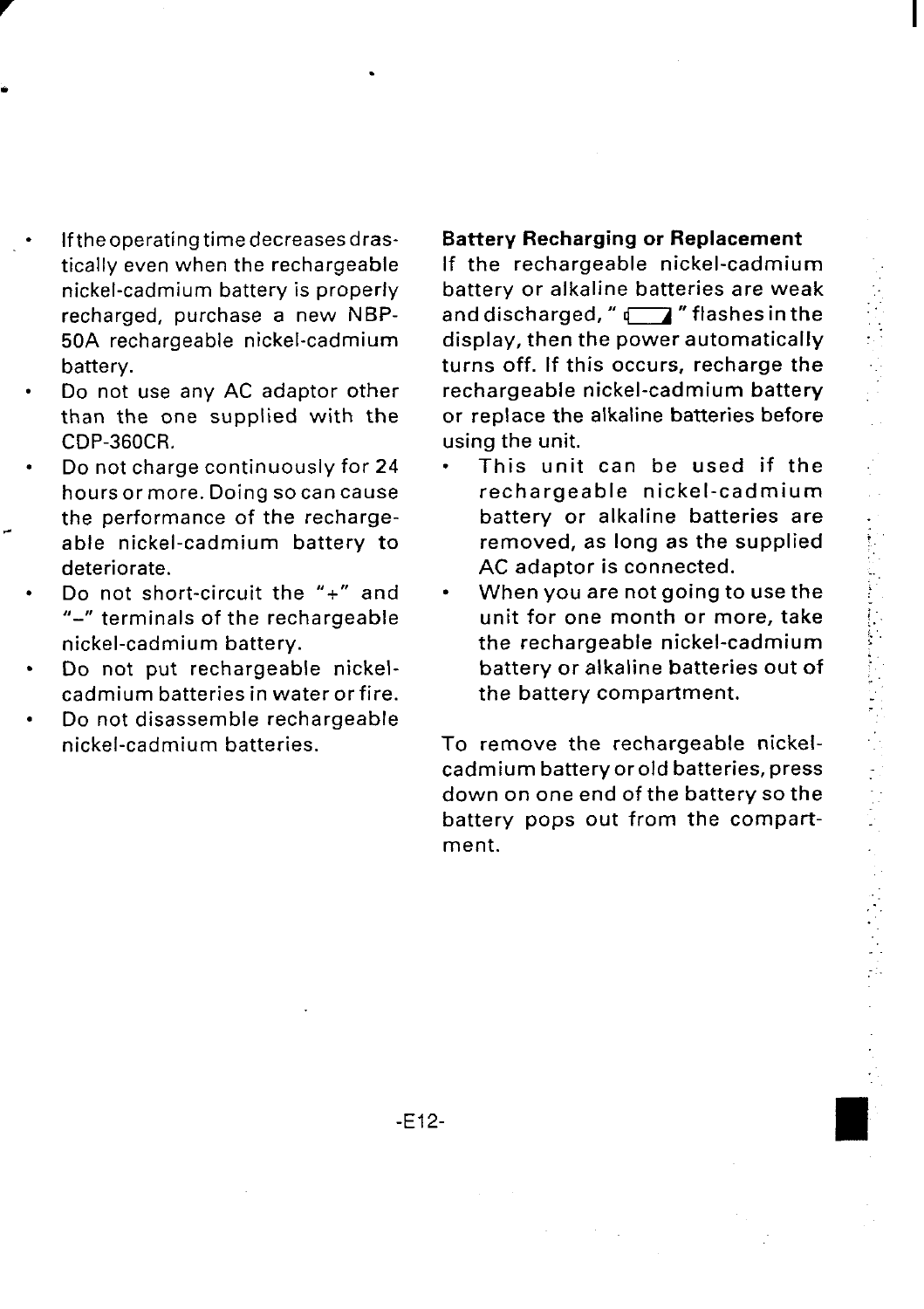### <span id="page-13-0"></span>**4LKALINE BAIT'ERY INSTALLATION Notes on Alkaline Batteries not supplied) .**

**nsert two AA batteries (not supplied) nto the battery compartment on the )ottom of the" unit. Be sure to observe**  $he$  **proper polarity** (the "+" and "-" **;igns, as indicated inside the battery compartment). ,**



**When replacing the alkaline batteries, use two new batteries of the same type. Do not mix a used battery with a new one or mix different types of batteries.**

**r**

I

- **When inserting the batteries, mistakenly inserting even one with improper polarity will cause leakage.**
- **. Never charge, heat, disassemble, or throw batteries into a fire.**
- **When the batteries have become discharged, they must be disposed of in a safe manner that complies with all applicable laws.**

#### **NOTE: If the operating buttons do not function when pressed...**

- 1, **Check whether [HOLD] is on or not.**
- **2. Remove the batteries and/or disconnect the AC adaptor from the unit. Wait a few seconds, then reinstall the batteries or reconnect the AC adaptor.**
- **3. If the buttons still do not function, insert new batteries or charge the rechargeable nickel-cadmium battery.**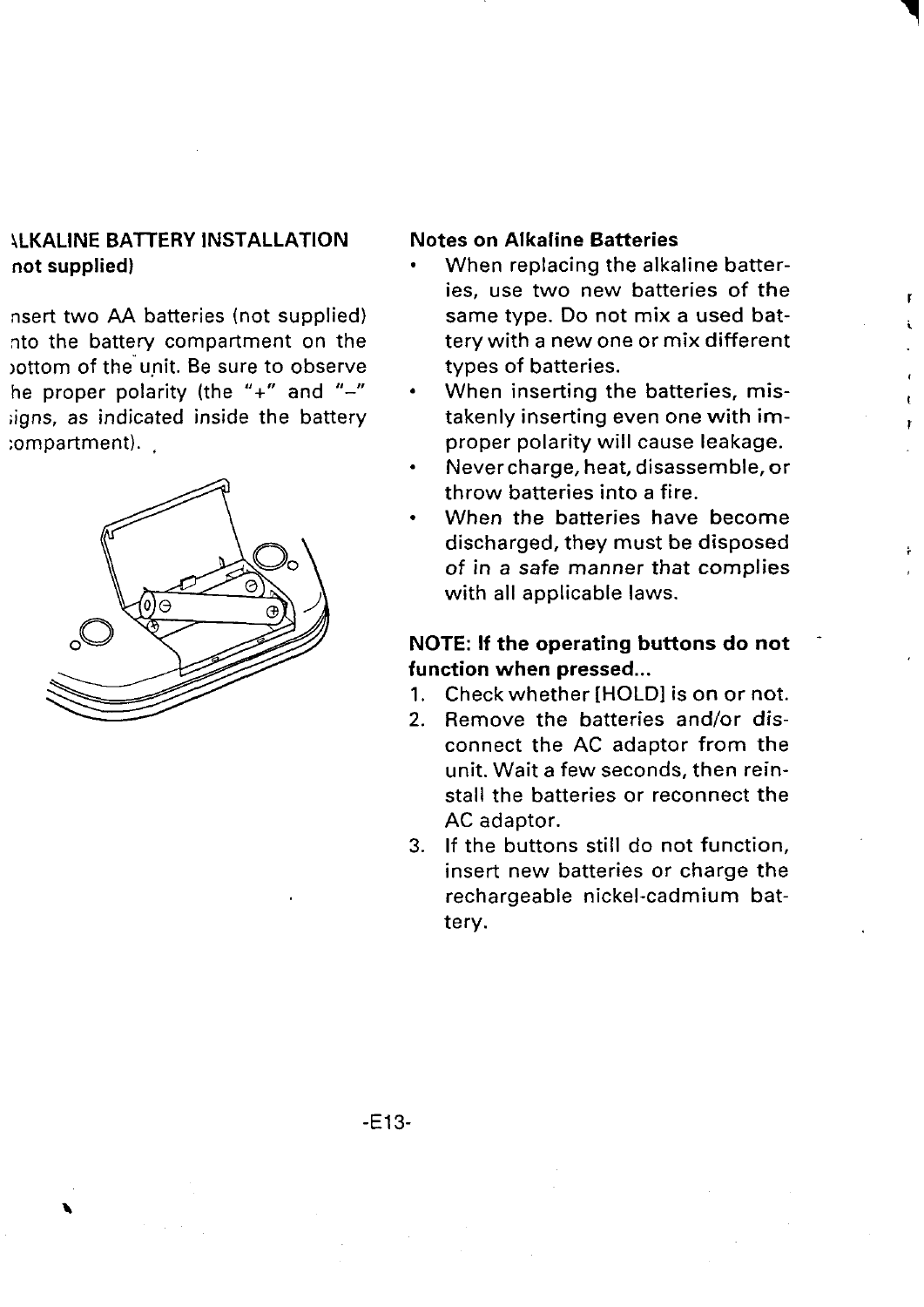- <span id="page-14-0"></span>**.** ● **The supplied cigarette lighter adaptor is designed for use with vehicles that have a 12V, negative ground electrical system.**
- **Most vehicles have this type of electrical system, but if you are unsure about the type your vehicle has, contact the vehicle dealer.**

#### **CIGAREITE LIGHTER ADAPTOR**

**Plug one end of the cigarette lighter adaptor into [EXT DC 6VI, then plug the other end into the cigarette lighter socket.**

● **The power indicator (LED) lights.**



#### **Caution on the cigarette lighter adaptor**

- . **Use this unit only with the supplied cigarette lighter adaptor. Use with other cigarette lighter adaptors could damage the unit.**
- . **When the inside of the cigarette lighter socket is dirty with ashes or dust, the plug section may become hot due to poor contact. Be sure to clean the cigarette lighter socket before use.**
- . **After use, disconnect the cigarette lighter adaptor plugs from both this unit and the cigarette lighter socket.**
- **The cigarette lighter adaptor may cause interference with reception from the car radio or another radio inside the vehicle. If this is the case, disconnect the cigarette lighter adaptor from the cigarette lighter socket, or use the radio at a distance from the cigarette lighter adaptor.**

. . :.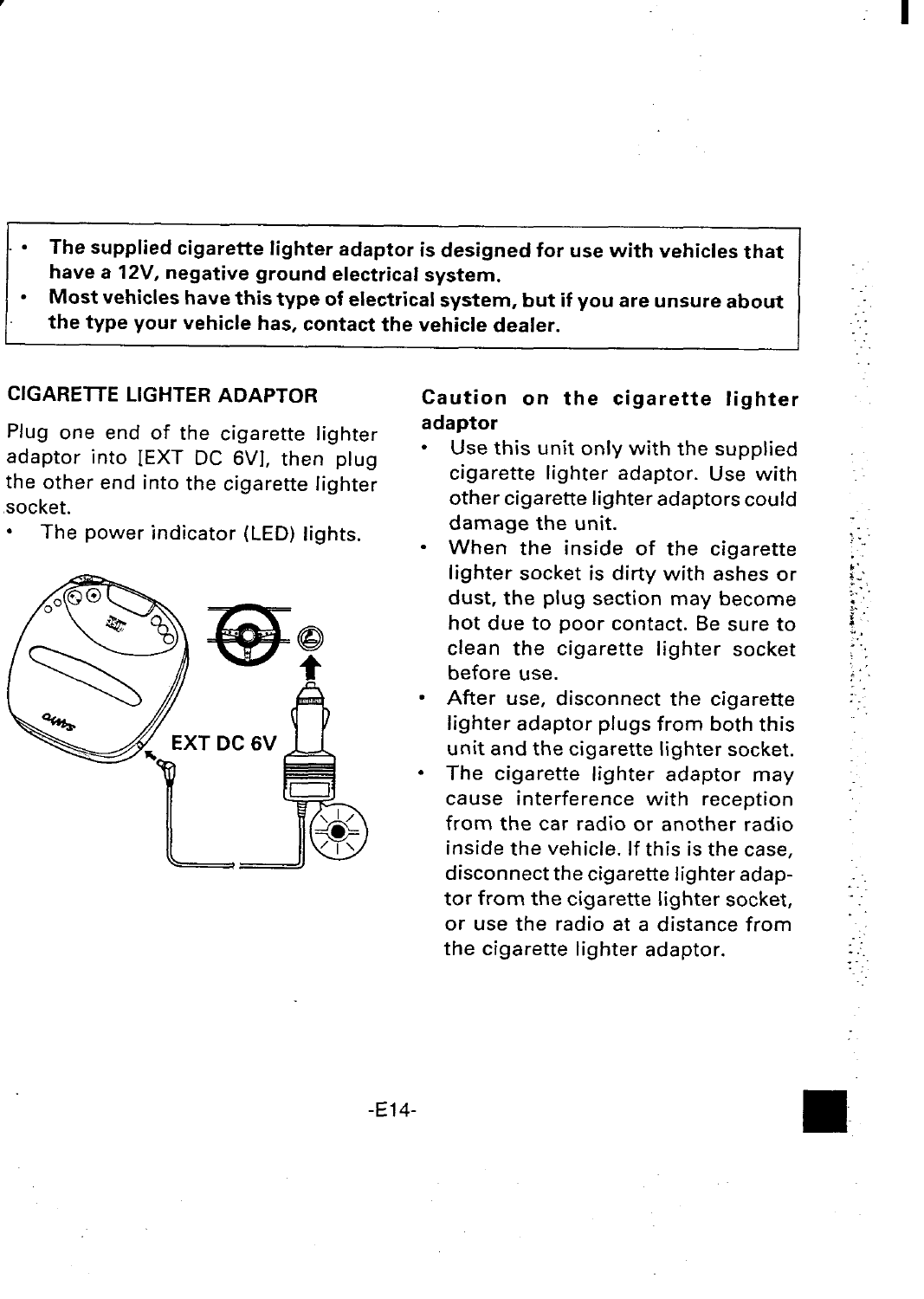#### **Fuse Replacement**

**When thecigarette lighter adaptor does not operate, check to see if the fuse has blown. If the fuse has blown, try to determine the cause, then replace the fuse according to the following procedure.**

- **1. Disconnect the cigarette lighter plug from the cigarette lighter socket.**
- **2. Turn the end portion of the plug and remove.**
- **3. Remove the blown fuse.**
- **4. Put in a new 3A fuse.**
- **5. Turn the end portion of the plug and tighten.**



I

#### **NOTES:**

- **Replace the fuse with one of the same rating.**
- **If the fuse blows again after replace- ment, contact the store where you purchased the unit, or contact a Sanyo Authorized Service Station.**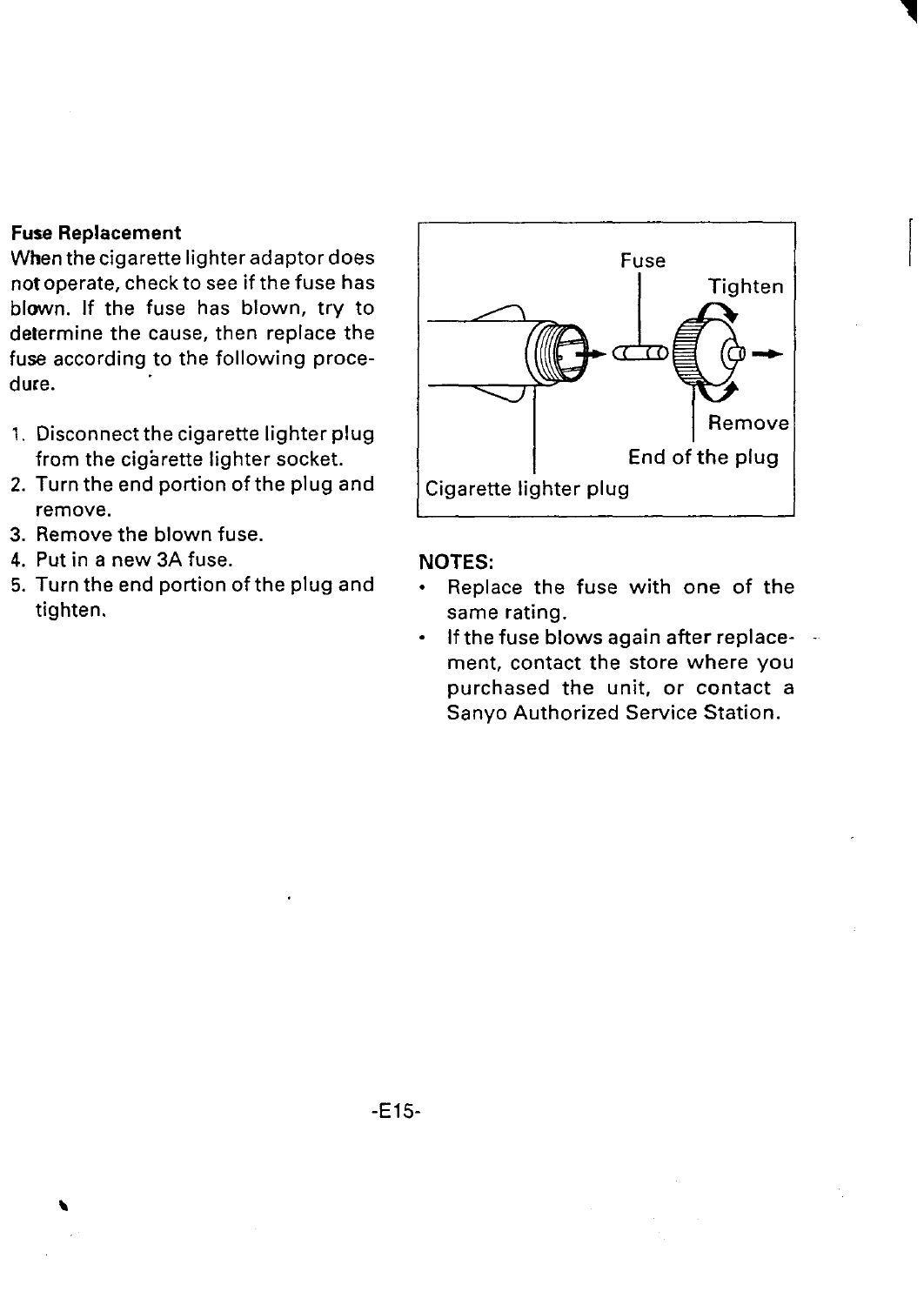# **I HANDLING COMPACT DISCS I**

<span id="page-16-0"></span>**This unit is designed to play compact discs bearing the identification logo below. Discs that do not carry this logo may not conform to the CD standard and may not play properly.**



**,Oirty, scratched or warped discs may cause skipping or noise. Pay attention to the following:**

● **Handle the disc only by the edges. To keep the disc clean, do not touch the surface of the disc.**



- **cases after use to avoid serious scratches that could cause the laser pick-up to skip.**
- **Do not expose discs to direct sun peratures can warp the disc. plastic surface of the disc.**

● **Do not apply paper or write anything on either side of the compact disc. Sharp writing instruments, or the inks used in some felt-tip pens, may damage the surfaces of the disc.** ● **Fingerprints should be carefully wiped from the surface of the disc with a soft cloth. Unlike conventional records, compact discs have no grooves to collect dust and microscopic debris, so gently wiping them with a soft cloth should remove most particles. Wipe in a straight motion from the inside to the outside of the disc. Small dust particles and light stains will have no effect on reproduction quality.**



- **Never use such chemicals as record light, high humidity, or high tem- sprays, anti-static sprays, benzene peratures for extended periods. or thinner to clean compact discs. Prolonged exposure to high tem- Such chemicals can damage the**
- **The unit will not play a disc that has been inserted upside down, or discs which do not conform to the Compact Disc standard. Also, the unit may not play discs that are scratched, soiled or carry fingerprints.**
- **8 cm CDs can be played without an adaptor.**

**-E16-**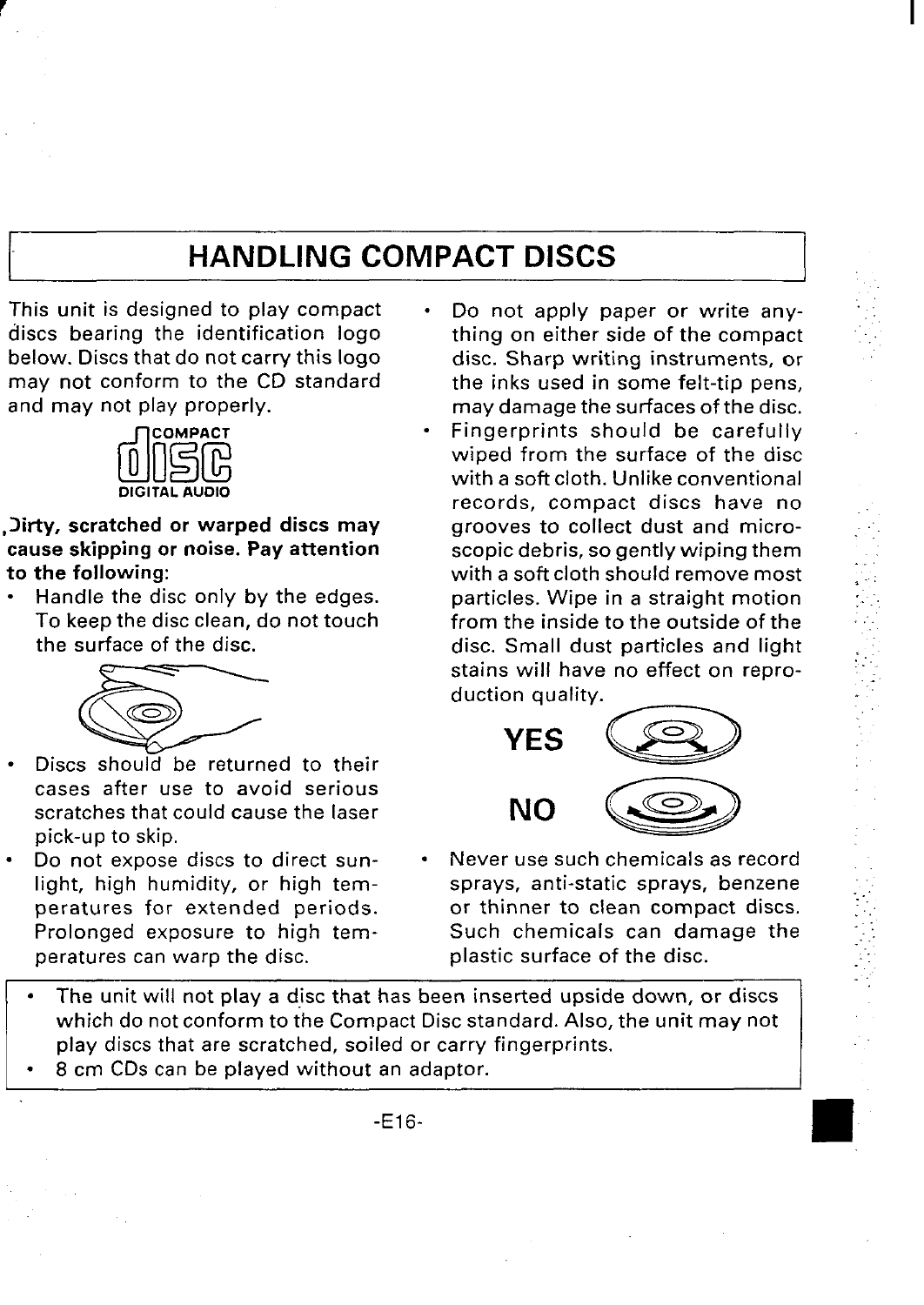## **PLAYING A DISC**

- <span id="page-17-0"></span>**Be sure to reduce the volume before plugging in or unplugging the headphones.**
- **Be** sure to leave [HOLD] in the Off **position.**
- **1. Plug the cord from a pair of headphones into [PHONESI.**



**2. Press [OPEN] to open the disc com**partment.



**3. Hold the disc with the labeled side upandpress itontothe spindle until it "clicks" into place.**



#### **WARNING!**

**Do not insert your fingers into the opened panel. You may damage the unit or cause personal injury.**

**Do not allow young children to operate the unit unattended.**

**4. Close the disc compartment.**



- **When [** ➤**/ii 1 is pressed, play will begin immediately from track number 1.**
	- **When [ w 1, [ w 1or [P-MODE] is pressed, "-–" appears in the display and the disc will begin to spin, the display will indicate the total number of tracks and total playing time on the disc, then the display will go off.**



**-E17-**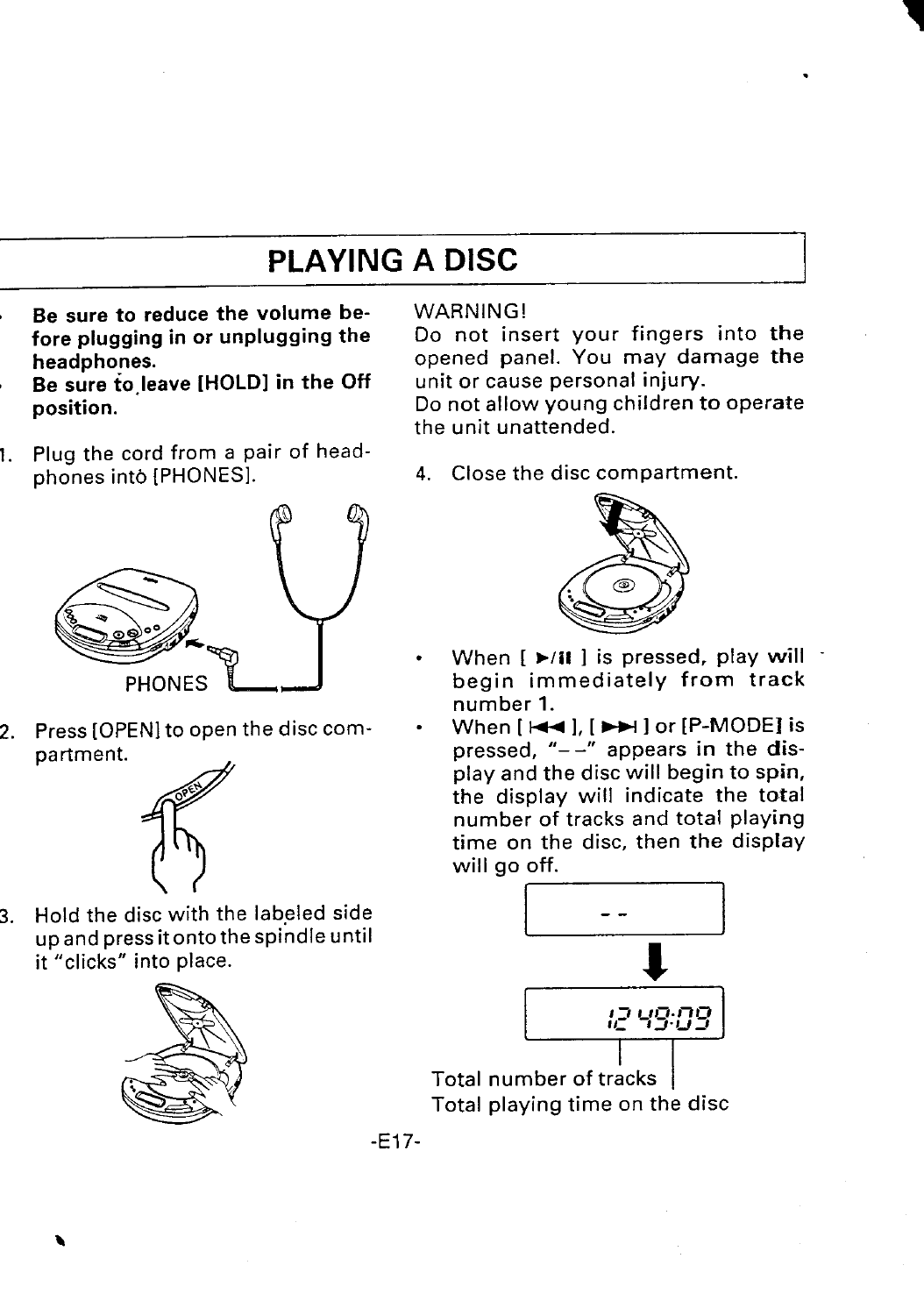**5, Press [ F/n 1to begin play.**



- **Elapsed playing time of the current track**
- **3. Adjust [VOLUME] as desired.**



- **~. Set the following functions according to the usage conditions.**
	- **Sound equalization system**
	- **Digital anti-shock function**
	- **Hold function**

**8. To stop play temporarily, press [FIII].**

**.**

**The elapsed playing time flashes in the display.**

**.:**



- **. Press [** ➤**/11 ] again to resume.**
- **9. To stop play, press [ ] once. "00" appears in the display.**



- **To turn the power off, press [ H ] once again.**
- **. The power turns off automatically when all tracks on a disc have been played.**
- **The power is also turned off when [OPENI is pressed andthedisccompartment is opened.**

**.**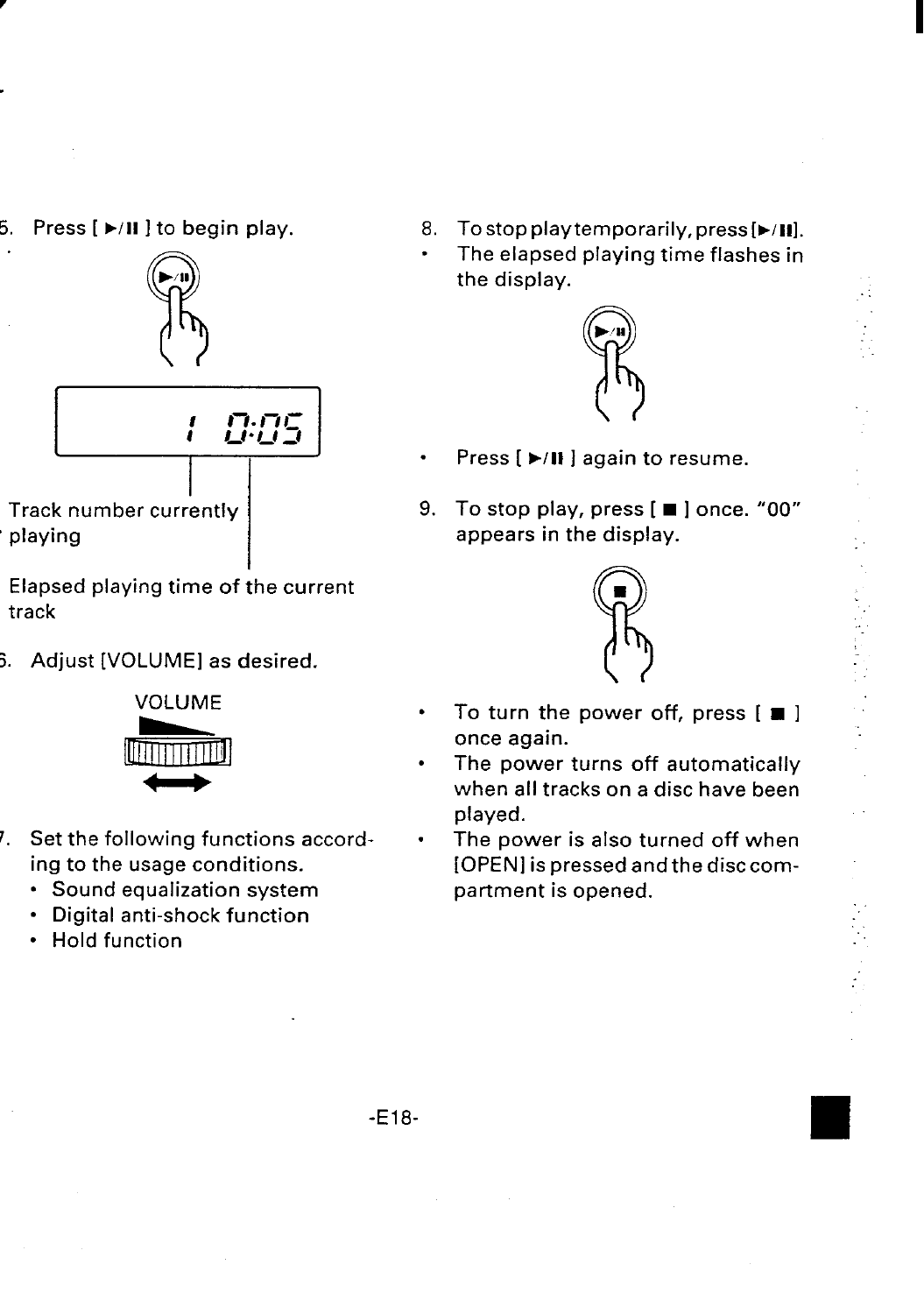#### <span id="page-19-0"></span>**TRACK SEARCH**

**Press [ w ] or [** ➤**M 1during play to skip to the desired track.**



- **Press [ w 1 to skip to the next track on the disc.**
- **Press [ 1+4 1 to skip to the beginning of the track currently playing.**
- **. Press [ w ] twice or more to** skip **to previous tracks.**

#### **FORWARD/REVERSE SEARCH**

**Press and hold [ 1441 or [ w 1 during play to scan the disc at high speed. 'VJhen the desired section of the disc is found, release the button. Normal play will resume.**

**- ....................................... FC)U&13;**

- **......................................... . If you press and hold [ -1 while the last track is playing, and the end of the track is reached, the player stops.**
- **. If you press and hold [ w 1 while the first track is playing, and the beginning of the track is reached, the player will pause.**

#### **When [ w 1or [ -1 is pressed in the stop mode ("00" displayed) or after the power turns off**

- **. First, the total number of tracks and total playing time are displayed.**
- **Next, the track number flashes.**
- **Once the desired track number is displayed, press [** ➤**/11 1 to begin play from that track.**

#### **When [P-MODE] is pressed in the stop mode ("00" displayed) or after the power turns off:**

- **First, the total number of tracks and total playing time are displayed.**
- **Next, "l" flashes on the track number display, and the play mode switches in the following order: single track repeat — all tracks repeat — introscan — random repeat — program repeat programmed play — off (normal play).**
- **. Once the desired play mode is displayed, press [** ➤**/ii 1 to begin play in that mode.**

**Example: To select single track repeat**

- **1. Press [P-MODE] to display "u l".**
- **2. Press [ -1 or [ m 1to display the desired track number.**
- **3. Press [** ➤**/11 1.**

**Example: To select program repeat or programmed play**

- **1. Press [P-MODE] to display" <sup>=</sup>** ❑ **" or "** ❑ **".**
	- **. "o" and "** ❑ **" flash in the display.**
- **2. Follow steps 2 - 6 under "PRO-GRAMMED PLAY" (page E20).**

**NOTES:**

- **c The power will turn off automatically if a function button is not pressed within 10 seconds after the Unit enters the stop mode ("()()" displayed).**
- **When selecting a play mode that requires more than one button to be pressed, press the second button within 10 seconds after pressing the first.**

**-E19-**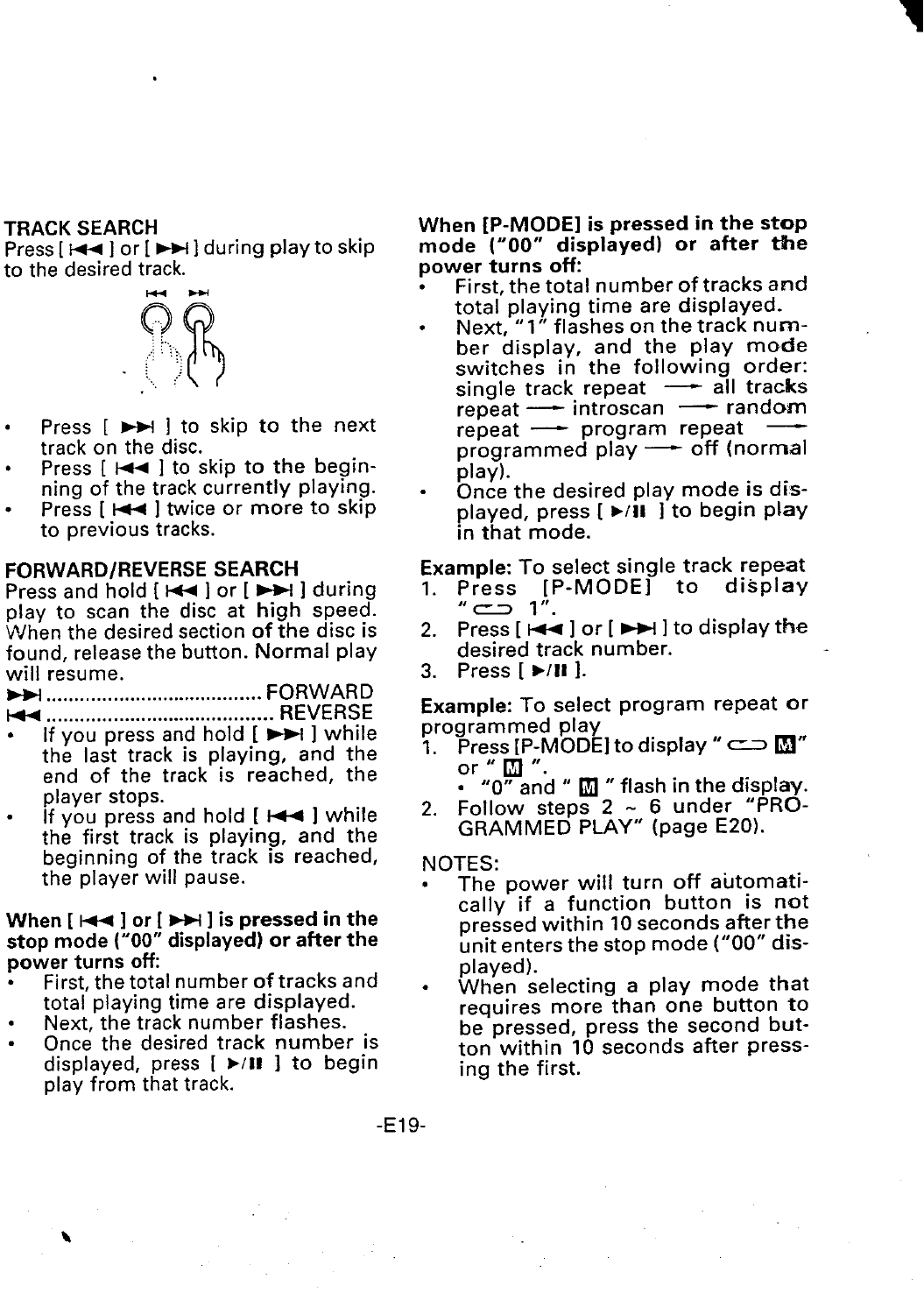# **1' PROGRAMMED PLAY I**

- <span id="page-20-0"></span>. **The tracks on the disc can be programmed for play in any order. (Up to 22 tracks can be programmed.)**
- **. During programming, the track number and " •l " will flash in the display.**

#### **Program Example:**

| * Program Number |  |  |  |  |  |
|------------------|--|--|--|--|--|
| Track Number     |  |  |  |  |  |

**"1. Press [P-MODE] six times during 3. Press [M-SET]. Track 5 is now play. programmed.**



2. **Press**  $[H \rightarrow]$  or  $[F \rightarrow]$  to select track **b**<sub>4.</sub> **number 5.**



**-E20-**



- **Repeat steps 2 and 3 to program other tracks.**
	- **. Programmed playautomatically begins if you program 22 tracks.**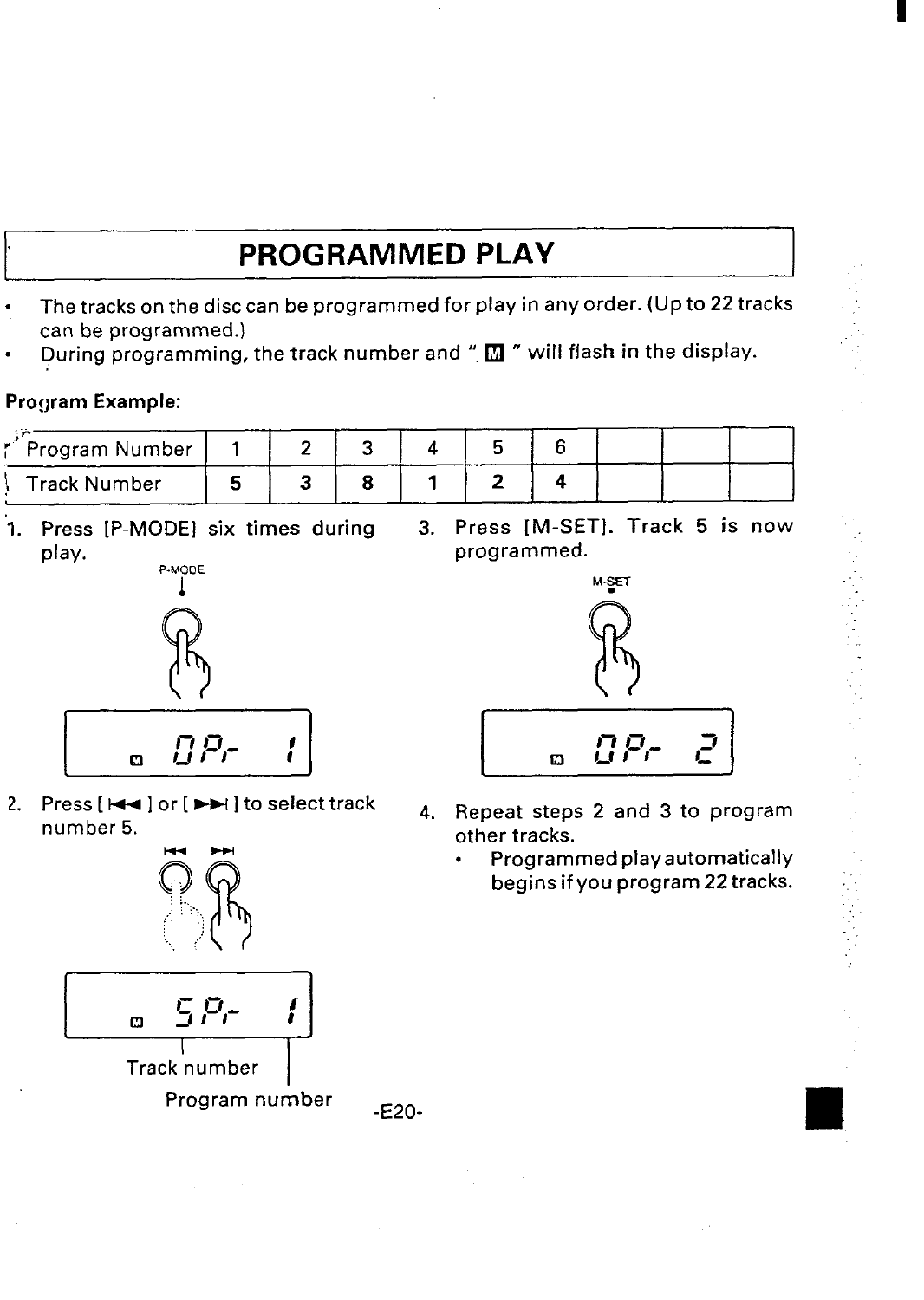- **5. To check the program contents afteralltrack numbers have been programmed, press [M-SET]. The programmed track numbers will be displayed in the order they were memorized.**
- M-SET  $BP<sub>c</sub>$  $SP<sub>r</sub>$ ą ø  $3P<sub>c</sub>$  $\mathcal{E}$ ø ዓዎብ  $BP<sub>r</sub>$  $\overline{B}$ Б.  $2P<sub>c</sub>$ 5 。 *{Pr*- 4}
- **6. After programming is finished, press [ \*111 ].**
	- **. " IZl " stops flashing in the display and programmed play** be**gins.**



- **The unit stops automatically after all programmed tracks have been played.**
- **The programmed tracks are stored in memory until the disc compartment is opened.**

**To play the same program again, press [P-MODE] to display "** ❑ **", then press [** ➤**/11** 1.

. **Programming is also possible in the pause mode.**

**-E21-**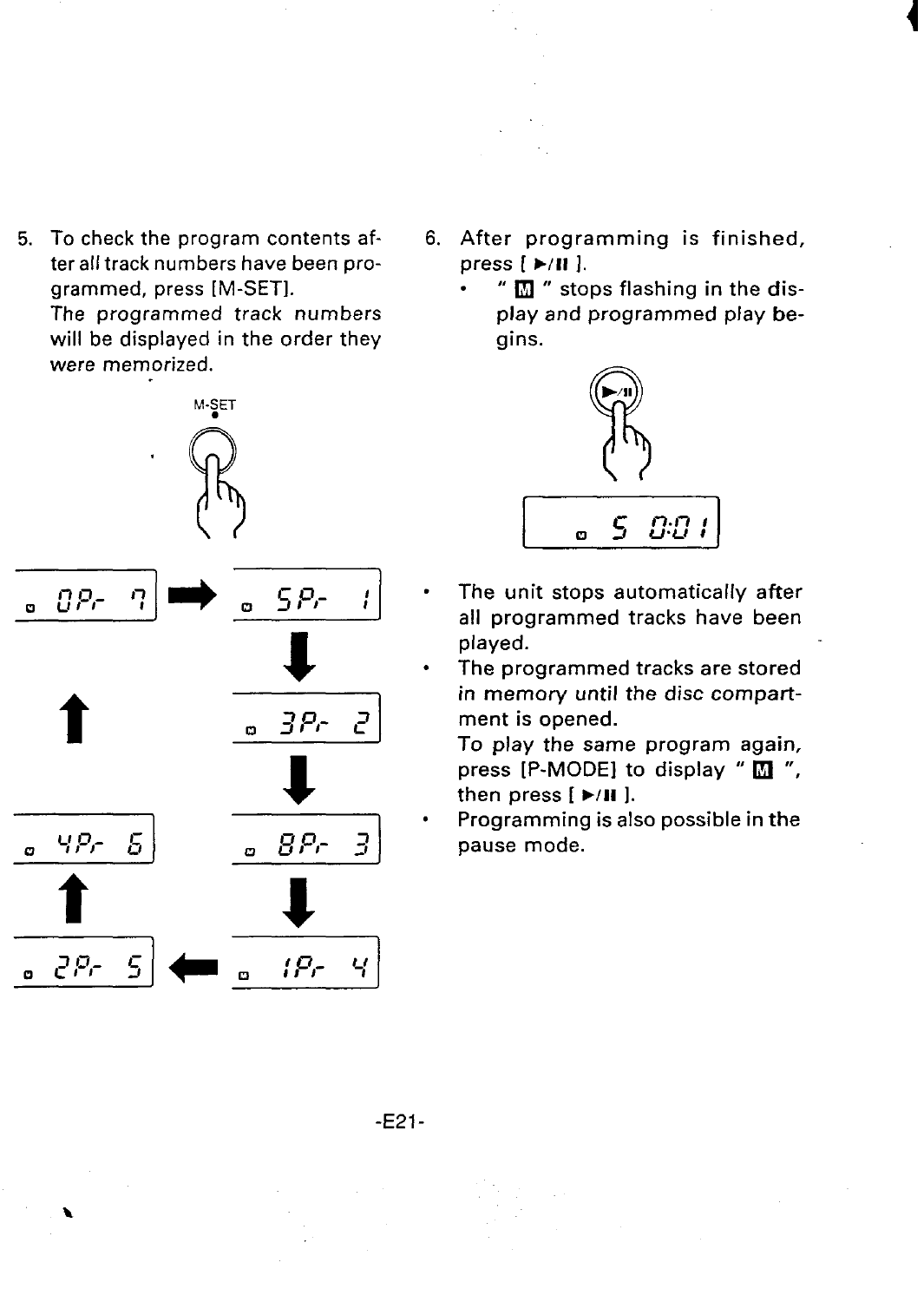#### **rogram** Example:

| Program Number      |  |  |  |  |  |
|---------------------|--|--|--|--|--|
| <b>Track Number</b> |  |  |  |  |  |

### hanging the Program

**ress [P-MODE] to display "** ❑ **". The ack number and " Lll " flash in the w}play.**

**xample: To change program 2, track umber 3 to track number 6**

**Press [M-SET] to display track number 3 (program number 2).**



**Press [ I++ ] or [ H ] to change the track number to 6.**



**Press [M-SET]. After the change has been completed, the display will change to indicate the next program number (track number 8, program number 3).**

$$
\begin{bmatrix} 0.8P-3 \end{bmatrix}
$$

### Adding a Program

**m**

Example: **Add track number 9 as program 7**

1. **Press [M-SET] to display "O Pr 7".**



**2. Press [ I++ ] or [ w ] to display track number 9.**



**3. Press [M-SET]. After the addition is completed, the display will indicate "O Pr 8".**



**4. To make further additions, repeat the same procedure: press [ l++ ] or [ + ] to display the track number, then press [M-SET].**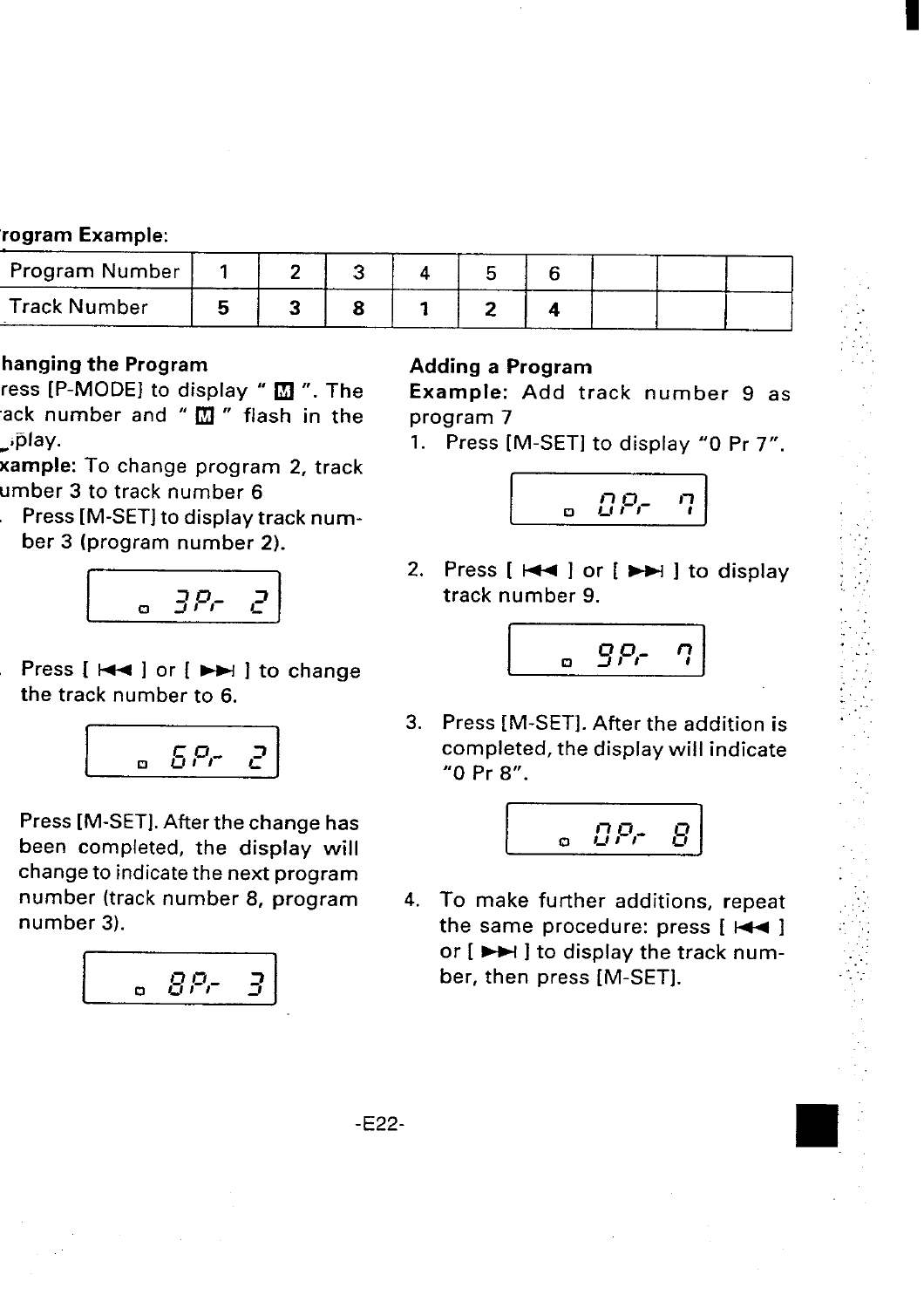**Changing the Last Portion of a Program Example: Change the programming from program 4 onward**

1. **Press- [M-SET] to display track number 1 (program number 4).**



**2. Press [ ~ ] or [ w 1 to set the track number display to "O".**



**3. Press [M-SET] to delete program 4 and the following programs. The display will indicate track number 5 (program number 1).**



- **4. Press [M-SET] to display "O Pr 4".**
- **5. Program subsequent entries using the following procedure: press [ I++] or [ w ] to display the track number, then press [M-SET].**

\

#### **Deleting the Program**

**1. Press [M-SET] to select track number 5 (program number 1).**



**2. Press [ I++ ] or [ ~ ] to set the track number display to "O".**



**3. Press [M-SET] and the entire program will be deleted.**

**The programs will be lost in the following circumstances.**

- **When the disc compartment is opened.**
- **When the rechargeable nickelcadmium battery or the alkaline batteries are exhausted.**
- **When the rechargeable nickelcadmium battery or the alkaline batteries have not been installed and the AC adaptor is disconnected.**

#### **Normal play without erasing the program**

- 1. **Press [P-MODE] during programmed play. When the "** ❑ **" display goes out, normal play resumes.**
- **2. To return to programmed play, press [P-MODE] to display "** ❑ **", then press [** ➤**/11 ].**

**-E23-**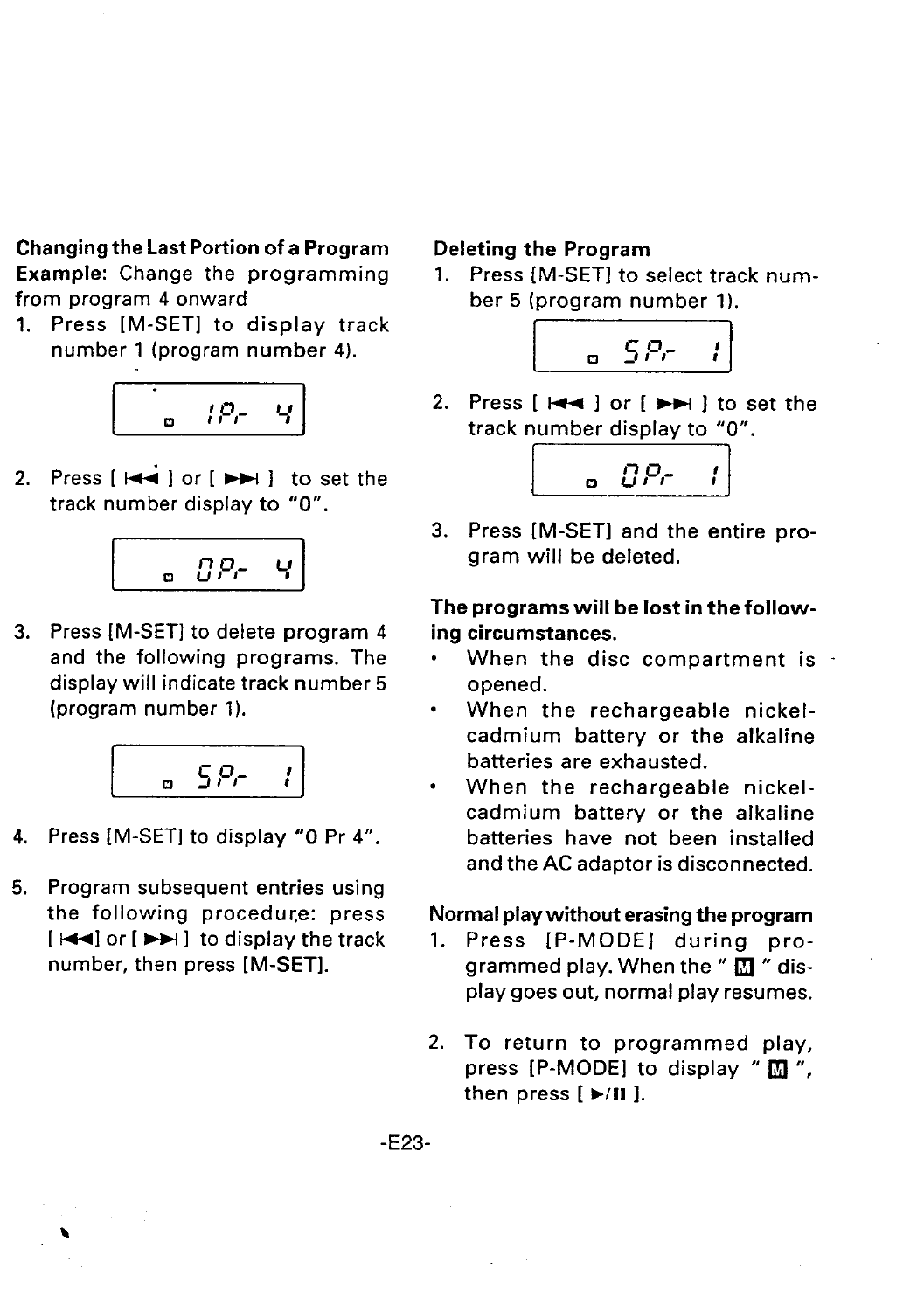## **INTROSCAN**

- <span id="page-24-0"></span>**1. Press [P-MODE] three times during 2. Press [** ➤**/[1 1. h h introscan play b in** 
	-



$$
\frac{1}{3} \cdot \frac{1}{2}
$$

**mode. The first 10 seconds of each track on . "INTRO" flashes in the display. a disc are played from the first track.**



$$
\begin{array}{c}\n \overbrace{\qquad \qquad }^{\mathsf{INTRO}} \\
\overbrace{\qquad \qquad }^{\mathsf{INTRO}} \\
\overbrace{\qquad \qquad }^{\mathsf{INTRO}} \\
\end{array}
$$

...,

**m** ● **When the desired track is playing, press [** ➤**/n 1 again. Normal play continues from the beginning of that track.**

$$
\boxed{\qquad 5 \quad 0.01}
$$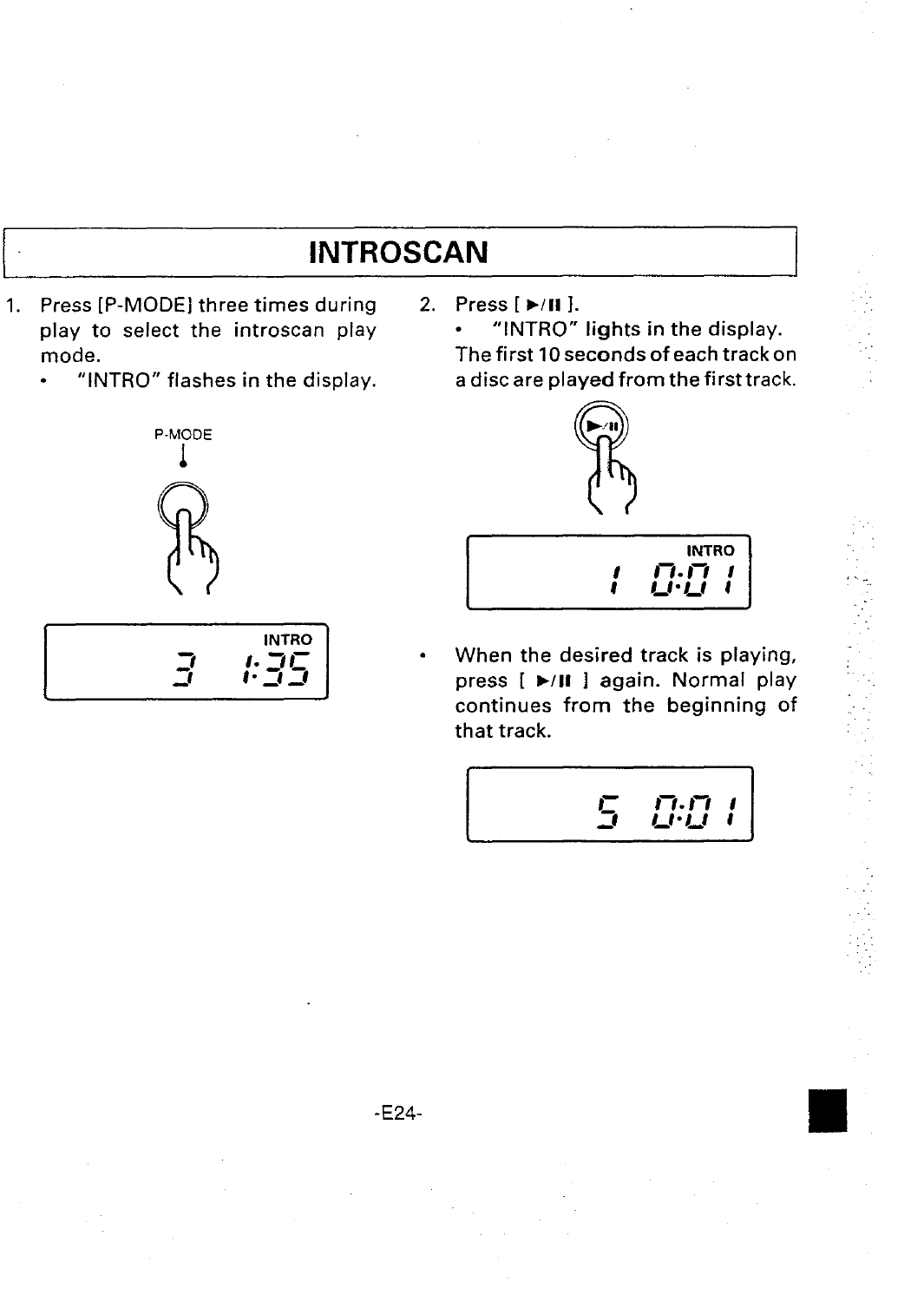## **REPEAT PLAY I**

#### **SINGLE TRACK REPEAT**

<span id="page-25-0"></span>**I**

**Press [P-MODE] once during play.** ● **" = 1" appears in the display.**



**Track number which is repeated**

### **ALL TRACKS REPEAT**

**Press [P-MODE] twice during play.**

● **" u ALL" appears in the display.**



#### **RANDOM REPEAT**

**Press [P-MODE] four times during play.**

,,**' Ut**

**a**

 $\ddot{\mathbf{r}}$ 

 $\mathbf{t}$ Ċ

Ę

**. " = RANDOM" appears in the display.**

**All tracks on the disc are played repeatedly in random order.**



### **PROGRAM REPEAT**

- **1. Press [P-MODE] five times during play.**
	- **. " n " appears, and "O" and "** ❑ **" flash in the display.**



2. **Follow steps 2 - 6 under "PRO-GRAMMED PLAY" (page E20).**

**-E25-**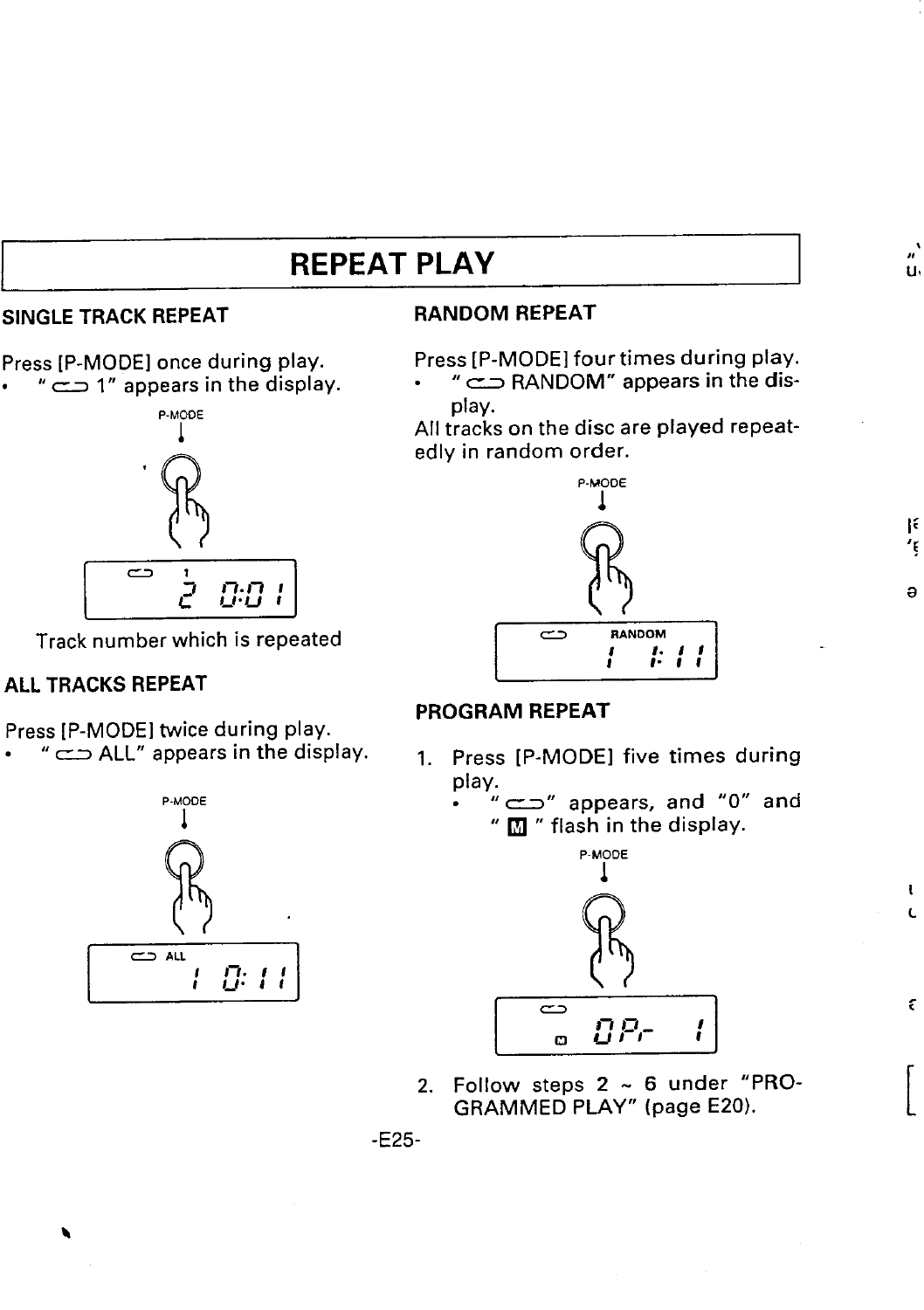# <span id="page-26-0"></span>**USING THE CAR CASSETTE ADAPTOR**

#### **BEFORE USE**

**Check the cassette tape insert slot of your car stereo. If necessary, change the direction of the cord on the cassette-shaped pack of the adaptor. The cord should exit from the side or back of the pack depending on your car stereo configuration.**

● **There maybe some car stereo types with which this car cassette adaptor will not work properly.**

#### **To change the cord direction**

1. **Gently pull the cord out of the slot on the back as shown.**



**2. Change the cord exit location (back or either side of the pack). Push the cord back into the slot.**



#### **USING IN A CAR**

- **1. Plug the cord into [LINE OUT].**
- **2. Insert the pack into the tape slot of the car stereo.**



 $\mathbb{R}^+$  $\mathcal{L}_{\rm{max}}$ .- .. .-

,..

**LINE OUT or**



**LINE OUT**

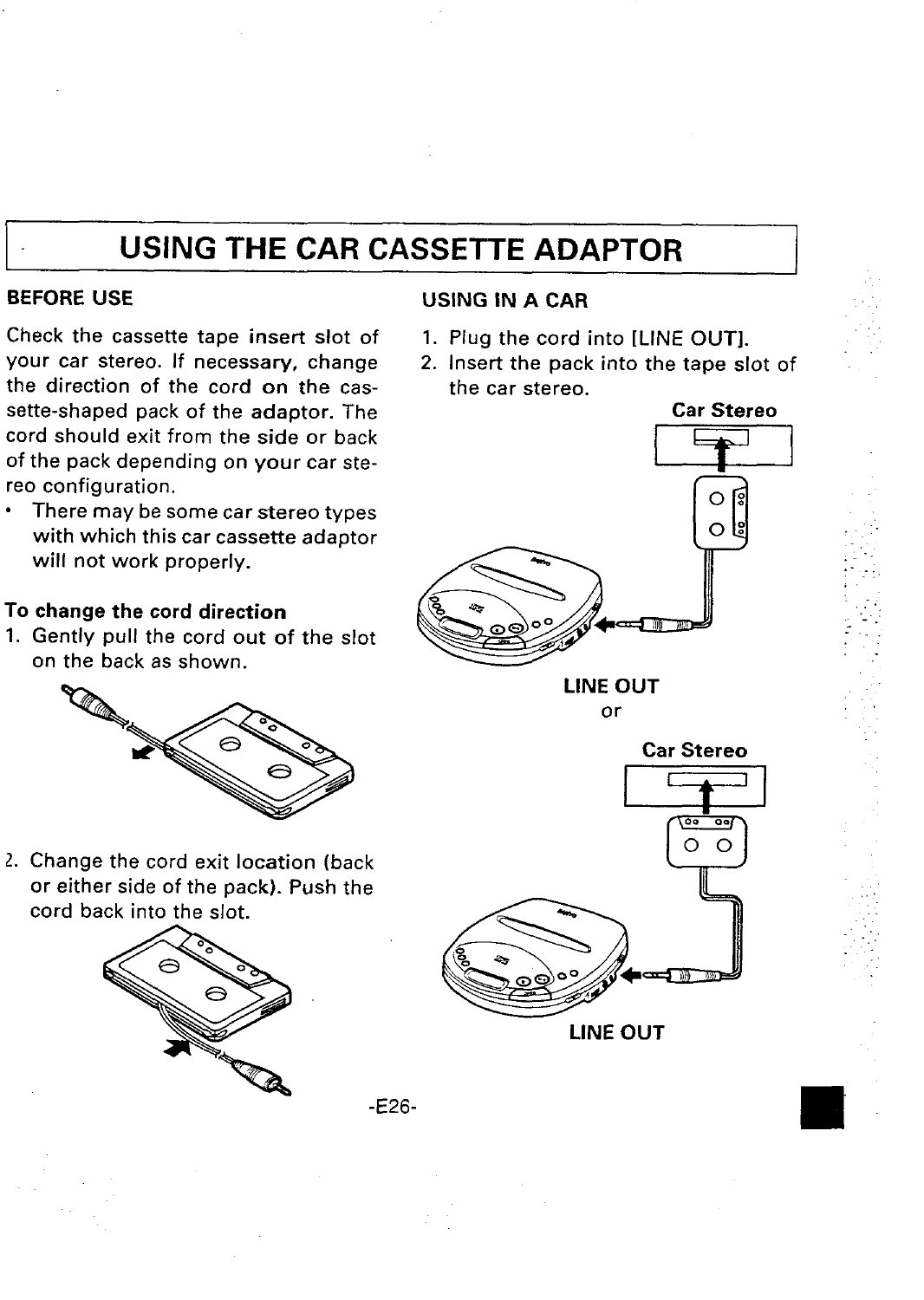# <span id="page-27-0"></span>**RECORDING FROM THE LINE OUT SOCKET I**

**JIayer to the LINE INPUT sockets on to the AUX or CD INPUT sockets on a I** cassette recorder.

### **'he output from the CD player can The sound from the CD can be heard through a pair of speakers.**<br>Connect the supplied patch cable from

**;ortnect the supplied patch cable Connect the supplied patch cable from rom the LINE OUT socket on the CD the LINE OUT socket on the CD player**

> **ap .pl sa so**

**en**

 $\overline{a}$ 

**.C o If J,**

[

a ə,



### **CLEANING 1-**

**Dust** on the pick-up lens can lead to erratic operation and interruption of the **sound during play. unit.**

- **To clean the pick-up lens, open the disc compartment. Blow the dust off of the lens using a camera lens blower (available at most. camera stores).**
- **s Do not touch the surface of the lens.**

#### **CLEANING THE CABINET**

**Use a soft cloth moistened with plain lukewarm water and wrung dry.**

**;LEANING THE PICK-UP LENS Never use benzol, benzene or other strong chemical cleaners, since these erratic operation and interruption of the that no liquid reaches the inside of the**



**-E27-**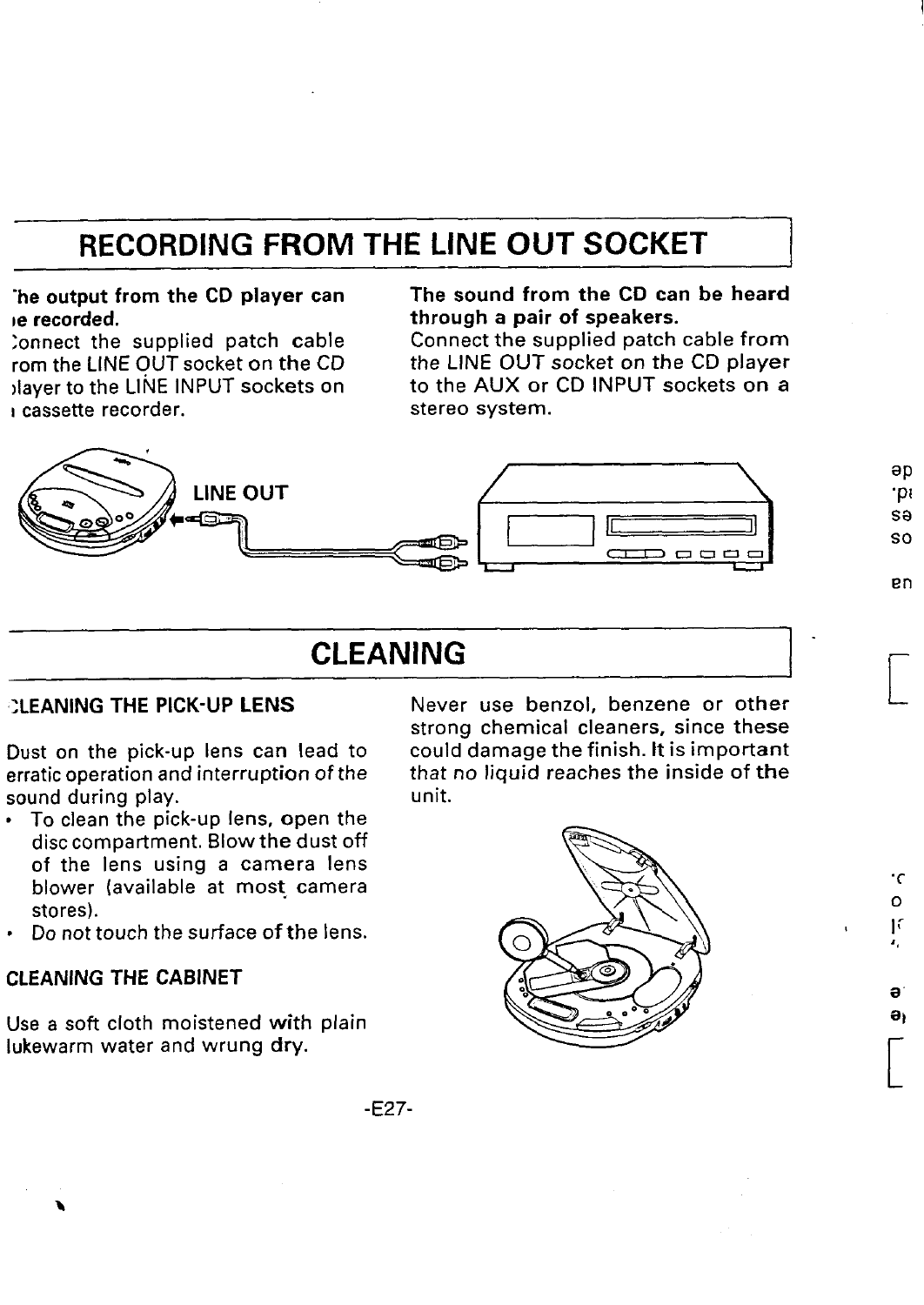# **SPECIFICATIONS**

 $\begin{bmatrix} 1 & 0 & 0 & 0 \\ 0 & 0 & 0 & 0 \\ 0 & 0 & 0 & 0 \\ 0 & 0 & 0 & 0 \\ 0 & 0 & 0 & 0 \\ 0 & 0 & 0 & 0 \\ 0 & 0 & 0 & 0 \\ 0 & 0 & 0 & 0 \\ 0 & 0 & 0 & 0 & 0 \\ 0 & 0 & 0 & 0 & 0 \\ 0 & 0 & 0 & 0 & 0 \\ 0 & 0 & 0 & 0 & 0 & 0 \\ 0 & 0 & 0 & 0 & 0 & 0 \\ 0 & 0 & 0 & 0 & 0 & 0 \\ 0 & 0 & 0 & 0 & 0 & 0 \\$ 

おとす アクセス・メンティー・ 

| Channels:             | 2 channels                                    |
|-----------------------|-----------------------------------------------|
| S/N ratio:            | 60 dB                                         |
| Wow and Flutter:      | undetectable                                  |
| Sampling frequency:   | 44.1 kHz                                      |
| D/A Converter:        | 1-bit                                         |
| Pick-up light source: | Semi-conductor laser                          |
| Pick-up wavelength:   | 790 nm                                        |
| Laser output:         | Continuous wave max. 0.5 mW                   |
| Terminal impedance:   | PHONES: 16 - 32 ohms                          |
|                       | LINE OUT: 47 kohms                            |
| Power source:         | AC: 230-240V, 50 Hz                           |
|                       | DC: 3V (Ni-Cd battery NBP-50A or AA x 2)      |
|                       | DC: 12V (Cigarette lighter adaptor)           |
| Dimensions (approx.): | $132.5 \times 30 \times 152.5$ mm (W x H x D) |
| Weight (approx.):     | 235g without batteries                        |
| Accessories:          | AC adaptor x 1,                               |
|                       | Headphones x 1,                               |
|                       | Patch cable x 1,                              |
|                       | Ni-Cd battery x 1,                            |
|                       | Cigarette lighter adaptor x 1,                |
|                       | Car cassette adaptor x 1                      |
|                       |                                               |

**Specifications subject to change without notice.**

<span id="page-28-0"></span> $\overline{\phantom{a}}$